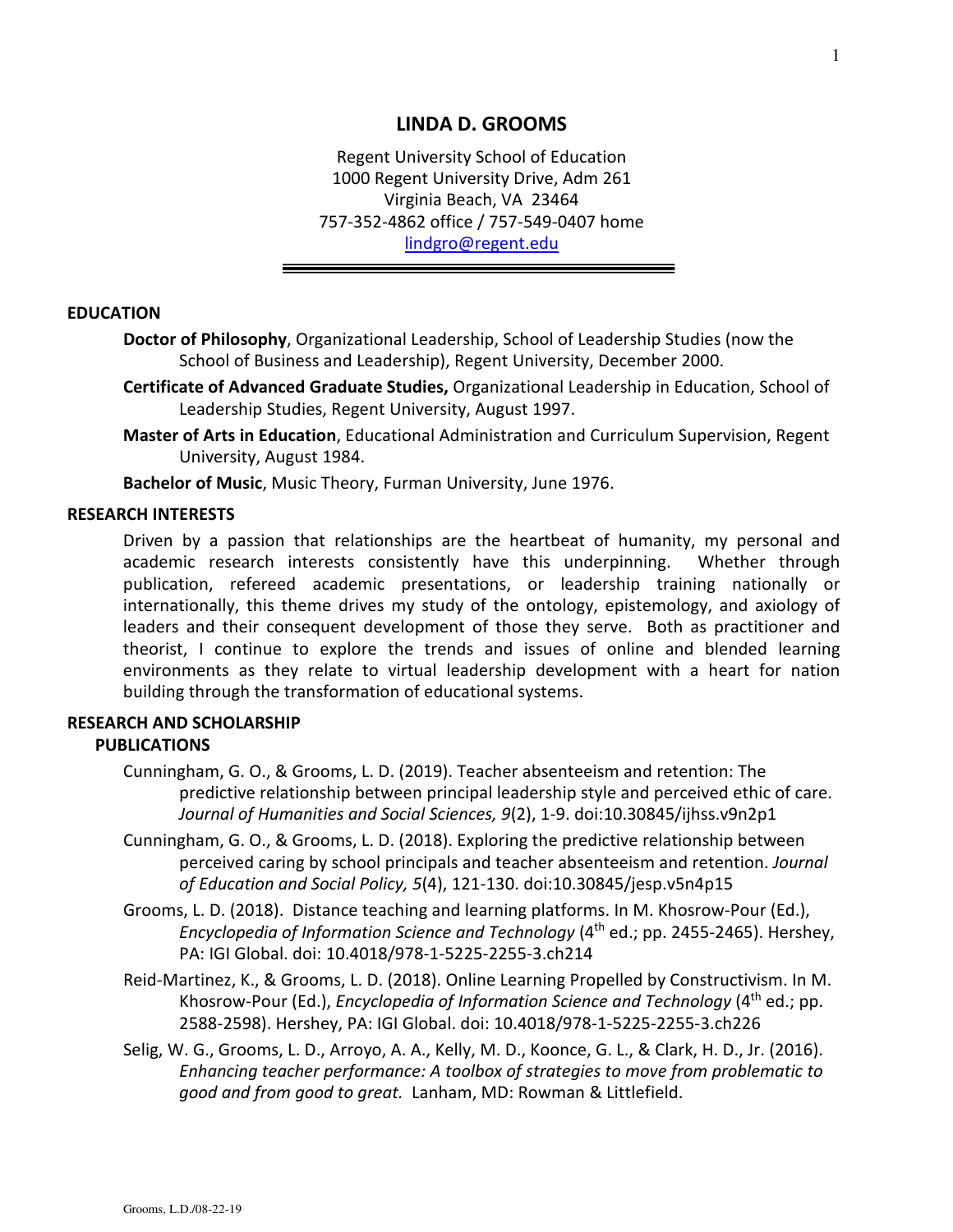- Grooms, L. D. (2015). The evolution of distance learning. In M. Khosrow-Pour (Ed.), *Encyclopedia of Information Science and Technology* (3<sup>rd</sup> ed.; pp. 2258-2266). Hershey, PA: IGI Global. doi: 10.4018/978-1-4666-5888-2.ch219
- Reid-Martinez, K., & Grooms, L. D. (2015). Constructivism as the driver of 21<sup>st</sup> century online distance education. In M. Khosrow-Pour (Ed.), *Encyclopedia of Information Science and Technology* (3rd ed.; pp. 2229-2238). Hershey, PA: IGI Global. doi:10.4018/978-1-4666- 5888-2.ch216
- Grooms, L. D., & Reid-Martinez, K. (2014). Leadership resilience: Employing constructivism and connectivism in cross-cultural leadership development. *Concepts & Connections, 20*(2), 3-6.
- Simmons, T. D., & Grooms, L. D. (2013). Mentoring and faculty-student interaction in an online doctoral program. *International Education Research, 1*(4), 1-15. <http://www.todayscience.org/IER/article/ier.v1i4p01.pdf>
- Grooms, L. D. (2011). Write these laws on your children: Inside the world of conservative Christian homeschooling*,* [Review of the book *Write these laws on your children: Inside the world of conservative Christian homeschooling,* by R. Kunzman]. *Religious Studies Review, 37*(3), 230-231*.* doi: 10.1111/j.1748-0922.2011.01542\_7.x
- Grooms, L. D., & Reid-Martinez, K. (2011). Sustainable leadership development: A conceptual model of a cross-cultural blending learning program. *International Journal of Leadership Studies, 6*(3), 412-429. [http://www.regent.edu/acad/global/publications/ijls/new/vol6iss3/6\\_Edited\\_Grooms](http://www.regent.edu/acad/global/publications/ijls/new/vol6iss3/6_Edited_Grooms_Ldr%20Develop_pp412-429_jmDF.pdf) Ldr%20Develop\_pp412-429\_jmDF.pdf
- Grooms, L. D. (2009). Distance learning overview. In M. Khosrow-Pour (Ed.), *Encyclopedia of Information Science and Technology* (2<sup>nd</sup> ed.; pp. 1174-1180). Hershey, PA: IGI Global.
- Reid-Martinez, K., Grooms, L. D., & Bocarnea, M. C. (2009). Constructivism in online distance education. In M. Khosrow-Pour (Ed.), *Encyclopedia of Information Science and Technology* (2nd ed.; pp. 701-707). Hershey, PA: IGI Global.
- Rovai, A. P., Wighting, M. J., Baker, J. D., & Grooms, L. D. (2009). Development of an instrument to measure perceived cognitive, affective, and psychomotor learning in traditional and virtual classroom higher education settings. *The Internet and Higher Education, 12*(1), 7-13*.* doi:10.1016/j.iheduc.2008.10.002
- Grooms, L. D., Matthias, L. R., & Gallien, L. B., Jr. (2008). A call for reaching the "least of these:" A conceptual framework for equipping educational leaders to reach the marginalized peoples of the world. In Stronks, J. K. (Ed.), *Teaching to Justice: Christian Faculty Seek Shalom in Different Disciplines* (pp. 157-171). Spokane, WA: Whitworth University.
- Grooms, L. D., & Matthias, L. R. (2006). Assessing our calling: Does our rhetoric align with reality? *Christian School Education, 10*(2), 43.
- Bocarnea, M. C., Grooms, L. D., & Reid-Martinez, K. (2006). Technological and pedagogical considerations in online learning. In A. Schorr, & S. Seltmann (Eds.), *Changing Media Markets in Europe and Abroad: New Ways of Handling Information and Entertainment Content* (pp. 379-392.). NY/Lengerich: Pabst Science Publishers.
- Rovai, A. P., & Grooms, L. D. (2004). The relationship of personality-based learning style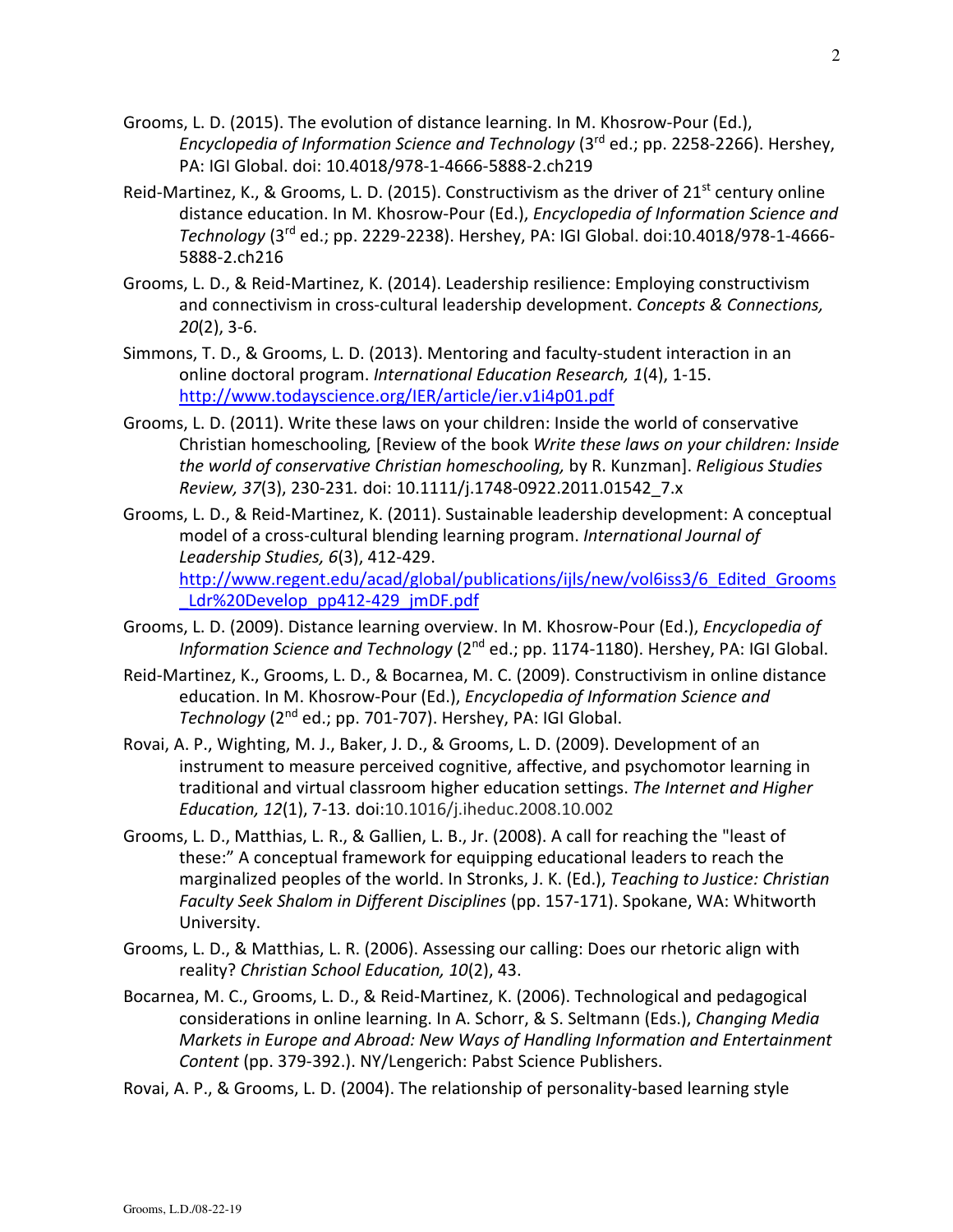preferences and learning among online graduate students. *Journal of Computing in Higher Education, 16*(1), 30-47.

- Grooms. L. D. (2003). Computer-mediated communication: A vehicle for learning*. International Review of Research in Open and Distance Learning*, *4*(2). <http://www.irrodl.org/index.php/irrodl/article/view/148/384>
- Grooms, L. D. (December 2000). Interaction in the computer-mediated adult distance learning environment: Leadership development through online education. *Dissertation Abstracts International, 61*(12), 4692A.
- Co-authored a Trainer's Manual for *Sing, Spell, Read, and Write,* an adult and children's literacy program, Spring 1989.
- Grooms, L. D. (September 1984). *Superbook Discussion Guide*, an international children's videotape series, Virginia Beach, VA: Christian Broadcasting Network.
- Grooms, L. D. (Fall 1983). The Perfected Communicator. *Focus, 5*(4), 20-21.

#### **PRESENTATIONS** (Refereed Academic/Research)

- Grooms, L. D. (2019, April). *The Rapidly Changing Landscape of Higher Education: Crossgenerational Communication Preferences Within the Online Arena.* Presentation at the Clute International Conference on Education, Denver, CO. Awarded Best Presentation in Issues in Higher Education.
- Simmons, T. D., & Grooms, L. D. (2019, April). *Engaging K-12 Parents: Exploring Communication Preferences.* Presentation at the Clute International Conference on Education, Denver, CO.
- Grooms, L. D. (2018, July). *A Longitudinal Study of the Communication Preferences of Multigenerational Post-Master's Learners: Professional and Personal.* Presentation at the International Organization of Social Science and Behavioral Research Conference, Boston, MA.
- Simmons, T. D., & Grooms, L. D. (2018, July). *Cross-generational Communication Attitudes and Practices in the K12 Environment.* Presentation at the International Organization of Social Science and Behavioral Research Conference, Boston, MA.
- Grooms, L. D. (2017, April*). Navigating the Change of Multi-Generational Communication Styles and its Implications for Mentoring Practice in Higher Education* Presentation at the International Mentoring Association Conference, Wilmington, NC.
- Grooms, L. D., & Simmons, T. D. (2016, April*). Creating Excellent Mentoring Experiences for the Multi-Generations within the Higher Educational Classroom.* Presentation at the International Mentoring Association Conference, Auburn, AL.
- Grooms, L. D., & Simmons, T. D. (2016, April). *Cross-Generational Perceptions of Communication in the K-12 Mentoring Process.* Presentation at the International Mentoring Association Conference, Auburn, AL.
- Grooms, L. D., & Simmons, T. D. (2016, March). *How the Virtual World is Changing the Landscape of K-12 Education: Cross-Generational Perceptions of Communication and Knowledge Acquisition.* Presentation at the 27<sup>th</sup> annual SITE conference, Savannah, GA.
- Grooms, L. D., & Simmons, T. D. (2015, March). *Leadership Development in the 21st Century: Reaching across the Generational Divide in Higher Education.* Presentation at the 21st Century Academic Forum at Harvard, Boston, MA.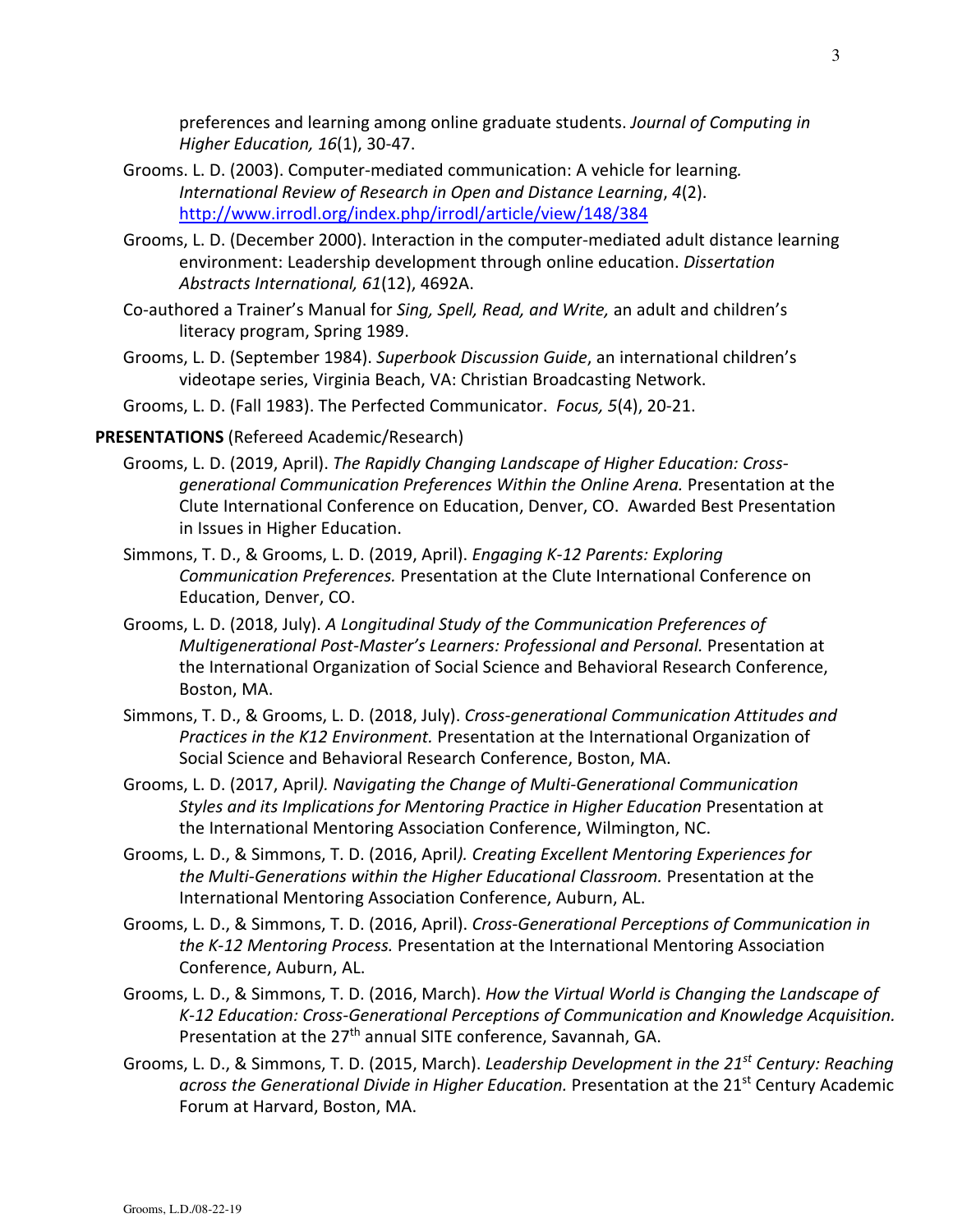- Grooms, L. D., & Simmons, T. D. (2015, March). *Cross-Generational Perceptions of Communication*  and Information Acquisition in K-12 Education. Presentation at the 21<sup>st</sup> Century Academic Forum at Harvard, Boston, MA.
- Grooms, L. D., Reid-Martinez, K., & Simmons, T. D. (2014, November). *Building Conscious Leadership: Constructivism, Connectivism, & Generational Awareness.* Presentation at the 16th annual International Leadership Association Conference, San Diego, CA.
- Grooms, L. D., & Simmons, T. D. (2013, November). *Generational Resilience and Leadership Development.* Presentation at the 15th annual International Leadership Association Conference, Montreal, Canada.
- Grooms, L. D., & Reid-Martinez, K. (2013, November). *Cross-Cultural Learning for Leadership Resilience and Sustainability.* Presentation at the 15th annual International Leadership Association Conference, Montreal, Canada.
- Grooms, L. D., & Reid-Martinez, K. (2012, November). *Building a Community of Leaders through Intrapersonal, Interpersonal, and Intercultural Communication.* Presentation at the 98<sup>th</sup> annual convention of the National Communication Association, Orlando, FL.
- Reid-Martinez, K., & Grooms, L. D. (2012, November). *Building a Community of Leaders through Communication Using a Constructivist Approach.* Presentation at the 98<sup>th</sup> annual convention of the National Communication Association, Orlando, FL.
- Grooms, L. D., & Reid-Martinez, K. (2012, October). *Leadership Development: Bridging Culture through Communication, Mentoring, and Constructivism.* Presentation at the 14th annual International Leadership Association Conference, Denver, CO.
- Grooms, L. D., & Simmons, T. D. (2012, October). *Training Leaders across the Generational Divides through Online Learning.* Presentation at the American Institute of Higher Education's 8<sup>th</sup> International Conference, Niagara Falls, NY.
- Grooms, L. D., & Reid-Martinez, K. (2012, March). *Producing Cross-Cultural Leaders for a 21 st Century Global Society.* Presentation at the Mid-Atlantic Leadership Conference, Newport News, VA.
- Reid-Martinez, K., & Grooms, L. D. (2012, March). *A Constructivist Culture of Leadership Development.* Presentation at the Mid-Atlantic Leadership Conference, Newport News, VA.
- Grooms, L. D. (2012, March). *Empowering Sustainable Global Leaders through Intentional Self-Reflection.* Presentation at the American Institute of Higher Education's 7th International Conference, Williamsburg, VA.
- Reid-Martinez, K., & Grooms, L. D. (2011, November). *A Communication Model: Effective Leadership Development to Invoke a Community of Engagement*. Presentation at the 97<sup>th</sup> annual convention of the National Communication Association, New Orleans, LA.
- Grooms, L. D., & Reid-Martinez, K (2011, April). *Communication at the Center of a Cross-Cultural Blended Learning Leadership Program.* Presentation at the American Institute of Higher Education's 6<sup>th</sup> International Conference, Charleston, SC.
- Reid-Martinez, K., & Grooms, L. D. (2011, April). *Communication at the Center of the Constructivist Culture in a Leadership Development Program.* Presentation at the American Institute of Higher Education's 6<sup>th</sup> International Conference, Charleston, SC.
- Grooms, L. D., & Reid-Martinez, K. (2010, October). *Transcultural Leadership Mentoring in an*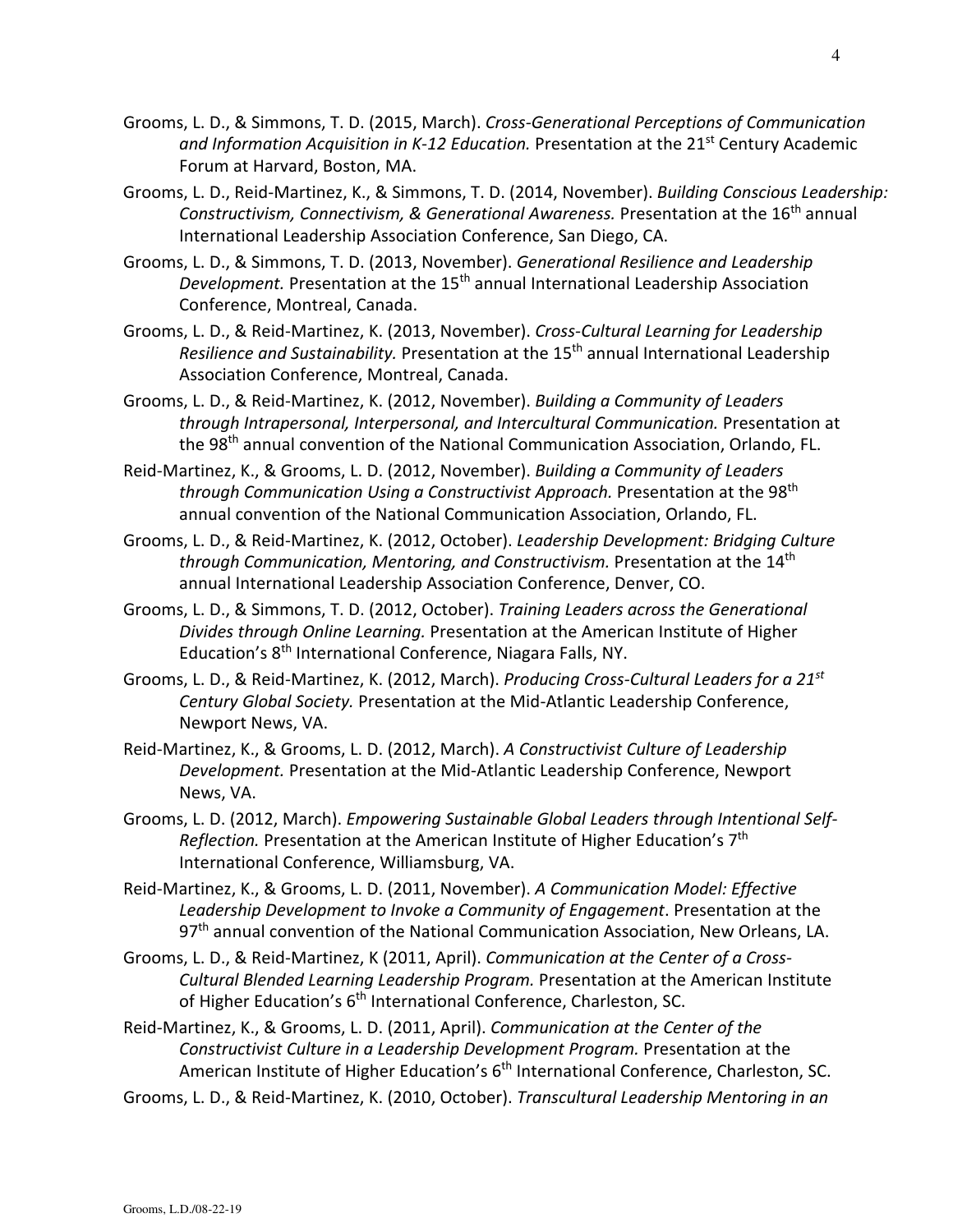*Intercultural Educational Context.* Presentation at the 3rd European Communication Research and Education Association Conference, Hamburg, Germany.

- Reid-Martinez, K., & Grooms, L. D. (2010, October). *Constructivism: An Effective Educational Theory for Developing Transcultural Mentoring.* Presentation at the 3<sup>rd</sup> European Communication Research and Education Association Conference, Hamburg, Germany.
- Reid-Martinez, K., & Grooms, L. D. (2009, November). *Where Does Transformational*  Leadership Go in Times of Crises? Presentation at the 11<sup>th</sup> annual International Leadership Association Conference, Prague, Czech Republic.
- Grooms, L. D. (2009, March). *The Tapestry of Mentoring Leaders in Diverse Educational Contexts, panel chair* at the 22<sup>nd</sup> International Mentoring Association Conference, Las Vegas, NV.
- Grooms, L. D., & Reid-Martinez, K. (2009, March). *Mentoring Leaders in a Cross-Cultural Blended Learning Environment.* Presentation at the 22<sup>nd</sup> International Mentoring Association Conference, Las Vegas, NV.
- Grooms, L. D., & Reid-Martinez, K. (2009, March) *Constructivism: The Thread that Weaves the Tapestry of Mentoring.* Presentation at the 22<sup>nd</sup> International Mentoring Association Conference, Las Vegas, NV.
- Grooms, L. D. (2008, November). *Sustaining Public Leadership in Crises While on the World Stage.* Presentation at the 10<sup>th</sup> annual International Leadership Association Conference, Los Angeles, CA.
- Grooms, L. D., & Reid-Martinez, K. (2008, March). *Creating and Sustaining Cross-cultural Leaders through Personal Interaction and Mentoring.* Presentation at the 3rd Women as Global Leaders Conference, Dubai, United Arab Emirates.
- Reid-Martinez, K., & Grooms, L. D. (2008, March). *Creating and Sustaining Leaders Using*  Constructivist Pedagogy. Presentation at the 3<sup>rd</sup> Women as Global Leaders Conference, Dubai, United Arab Emirates.
- Grooms, L. D., & Reid-Martinez, K. (2007, November). *Mentoring: Impacting Sustainability of*  Leaders in a Cross-Cultural Environment. Presentation at the 9<sup>th</sup> annual International Leadership Association Conference, Vancouver, BC.
- Reid-Martinez, K., & Grooms, L. D. (2007, November). *Mentoring: Impacting Sustainability of*  Leaders in a Constructivist Culture. Presentation at the 9<sup>th</sup> annual International Leadership Association Conference, Vancouver, BC.
- Wighting, M. J., Rovai, A. P., Baker, J. D., & Grooms, L. D. (2007, March). *Measuring Perceived*  Learning. Presentation at the 18<sup>h</sup> annual Society for Information Technology and Teacher Education (SITE) International Conference, San Antonio, TX.
- Grooms, L. D., & Reid-Martinez, K. (2006, November). *Crossroads: The Intersection of Mentoring, Culture, and Learning Environment in Contemporary Leadership Education.* Presentation at the 8<sup>th</sup> annual International Leadership Association Conference, Chicago, IL.
- Grooms, L. D., & Baker, J. D. (2006, November). *Lessons Learned from an International*  Blended Learning Program. Presentation at the 12<sup>h</sup> annual Sloan-C International Conference on Asynchronous Learning Networks, Orlando, FL.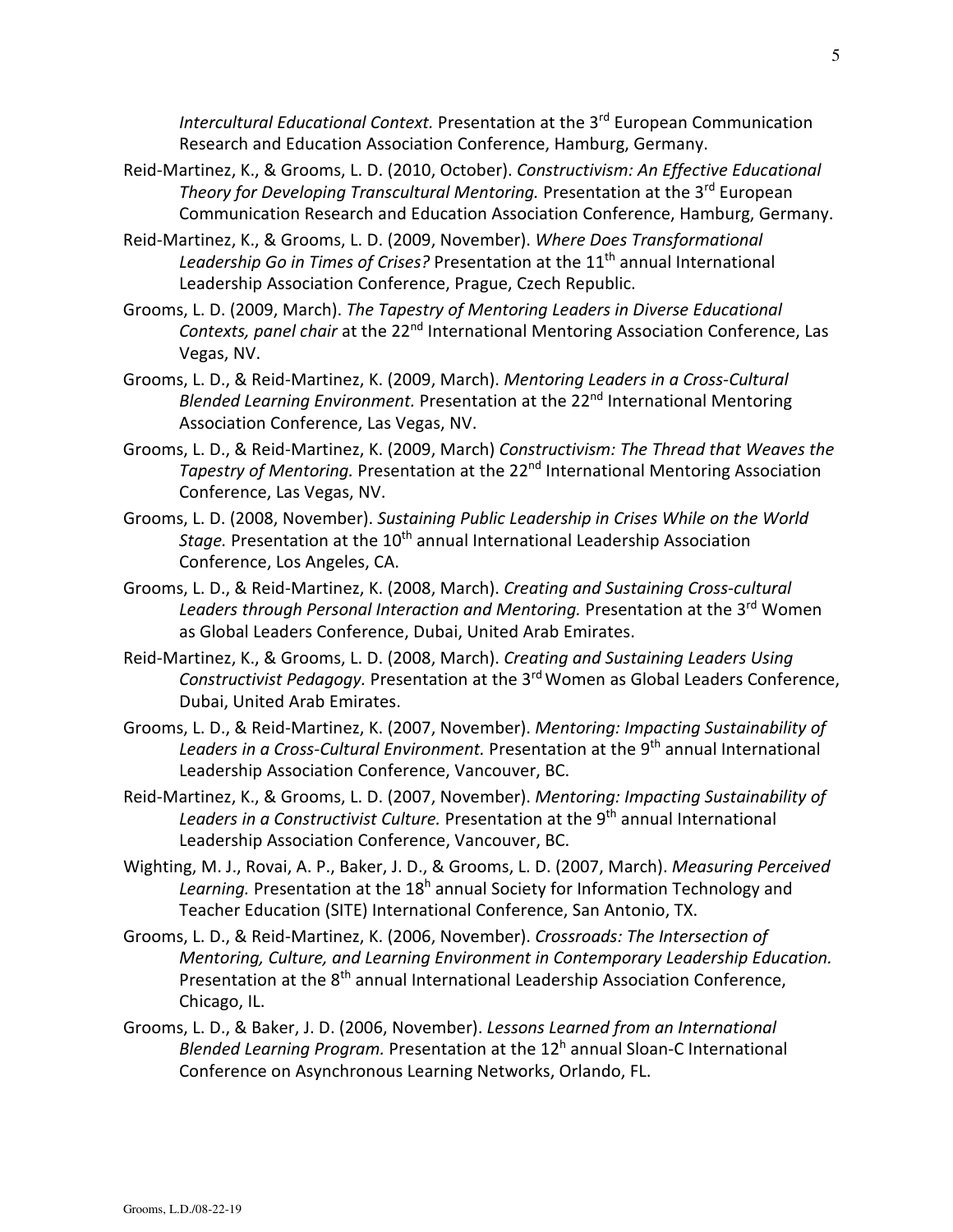- Grooms, L. D., Matthias, L. R., & Gallien, L. B. Jr. (2006, May). *Fulfilling Our Destiny:*  Ministering to the Least of These. Presentation at the 7<sup>th</sup> Biennial Coalition of Christian Teacher Educators International Conference, Virginia Beach, VA.
- Grooms, L. D., & Toll, R. F. (2006, May). *Reclaiming Our Identity: Turning Maslow Upside Down.* Presentation at the 7<sup>th</sup> Biennial Coalition of Christian Teacher Educators International Conference, Virginia Beach, VA.
- Grooms, L. D., & Wideman, R. E. (2006, May). *Removing the Façade: The Call to Authenticity*. Presentation at the 7<sup>th</sup> Biennial Coalition of Christian Teacher Educators International Conference, Virginia Beach, VA.
- Baker, J. D., & Grooms, L. D. (2006, March). *Lessons Learned from an International Blended*  Learning Program. Presentation at the 17<sup>h</sup> annual Society for Information and Technology and Teaching Education (SITE) International Conference, Orlando, FL.
- Reid-Martinez, K., & Grooms, L. D. (2005, November). *The Health of Communication in Leadership Effectiveness: Creating and Maintaining Organizational Equilibrium through Crises*. Presentation at the 91<sup>st</sup> annual convention of the National Communication Association, Boston, MA.
- Grooms, L. D., Gallien, L. B., & Matthias, L. R. (2005, September). *A Call for Reaching the "Least of These": A Conceptual Framework for Training Educators to Distinctively Reach the Marginalized Peoples of the World.* Presentation at the Kuyers Institute for Christian Teaching and Learning Seminars in Christian Scholarship on "Spirituality, Justice, and Pedagogy," Calvin College, Grand Rapids, MI.
- Grooms, L. D. (2004, November). *Moving Forward/Looking Back in Online Education: Mentoring Considerations of Communication and Interaction in the Virtual Environment.* Presentation at the 90<sup>th</sup> annual convention of the National Communication Association, Chicago, IL.
- Grooms, L. D. (2003, November). *The Virtue of Praxis Reaching Across the Disciplines: Learner Interaction Expectations and Psychological Type within the E-Learning Online Classroom*. Presentation at the 89th annual convention of the National Communication Association, Miami, FL.
- Grooms, L. D., & Reid-Martinez, K. (2003, November). *Facilitating Instructional Support of the*  Asynchronous Learner. Presentation at the 9<sup>th</sup> annual Sloan-C International Conference on Asynchronous Learning Networks, Orlando, FL.
- Grooms, L. D. (2003, March). *The Virtue of Praxis: Online Interaction Expectations across the Disciplines with Pedagogical Considerations.* Presentation at the European Communication Congress 2003, Munich, Germany.
- Grooms, L. D. (2002, November). *Online Communication in Action: Interaction Expectations Across the Disciplines.* Presentation at the 88th annual convention of the National Communication Association, New Orleans, LA.
- Grooms, L. D. (2002, November). *Interaction in the ALN Classroom: The Faculty Experience.* Presentation at the 8<sup>th</sup> annual Sloan-C International Conference on Asynchronous Learning Networks, Orlando, FL.
- Grooms, L. D., & Stewart, P. J. (2002, June). *Adult Learning in the Computer-Mediated Environment: The Role of Psychological Type, Critical Thinking, and Interaction.*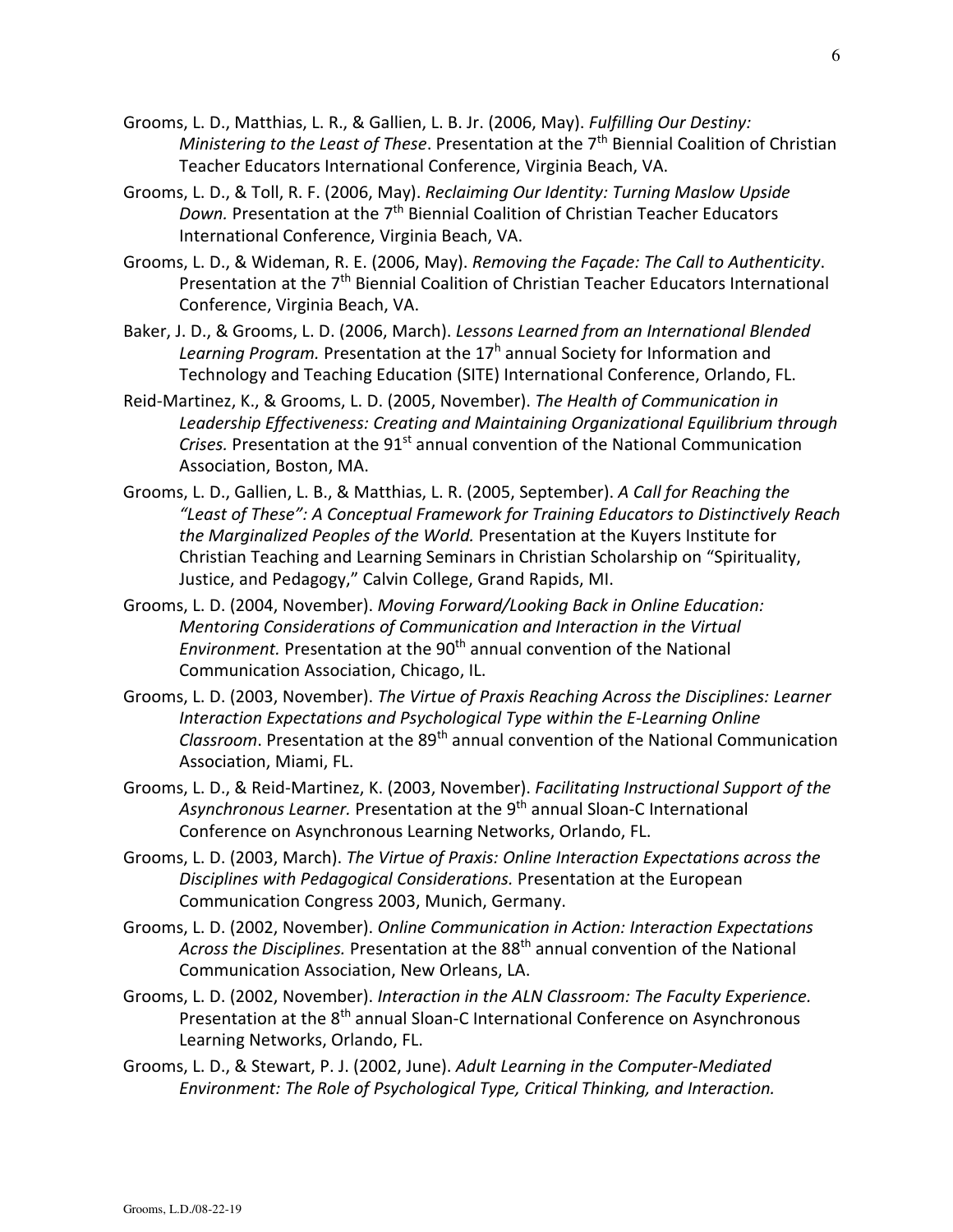Presentation at the National Conference on the Adult Learner, Orlando, FL.

- Grooms, L. D. (2002, May). *New Model for Leadership Education in the New Millennium: A View of Pedagogy in the Computer-Mediated Distance Learning Environment.* Presentation at the annual International Council for Open and Distance Education-Canadian Association for Distance Education's North American Regional Conference, Calgary, Canada.
- Grooms, L. D. (2001, November). *Radicalizing the Roots of Traditional Adult Education: Pedagogical Considerations of Interaction in the Virtual Environment.* Paper presented at the  $87<sup>th</sup>$  annual convention of the National Communication Association, Atlanta, GA.
- Grooms, L. D. (1999, November). *Coloring Outside the Lines of Adult Education: The Interactive Issues of Computer-Mediated Communication in a Leadership Program.* Paper presented at the 85<sup>th</sup> annual convention of the National Communication Association, Chicago, IL.
- Grooms, L. D. (1998, July). *A Glimpse into the Communication Perspectives of Online Students: Organizing the Group Dynamics for the Virtual Classroom of the Future.* Paper presented at the Joint International Conference of the National Communication Association/International Communication Association, Rome, Italy.

### **RESEARCH GRANTS**

- Wighting, M. J., Rovai, A. P., Baker, J. D., & Grooms, L. D. (July 2005-June 2006). *Development of an Instrument to Measure Cognitive and Affective Dimensions of Perceived Learning,* Regent University Faculty Senate Research Award, \$3,939.
- Grooms, L. D. (July 2002-June 2003). Principal Investigator, *Online Interaction across the Disciplines*, Regent University Faculty Senate Research Award, \$2,300.
- Grooms, L. D. (Spring 1990). *Operation PEP: A Call to Prevention,* a parent education program on drug prevention, Virginia Beach City Public Schools, \$300.
- Grooms, L. D. (December 1983-June 1984). Principal Research Analyst to determine viability of establishing Computer-Assisted Learning Centers in Haiti to teach English as a Second Language. Christian Broadcasting Network, \$10,200.

### **PROFESSIONAL DEVELOPMENT**

### **Academic & Other Forums**

- *Redesigning Academics for Student Success and Market Leadership* (February 2016)
- *The Christian Leader as a Change Agent: Creating and Leveraging Influence in the Seven Spheres of Culture,* Regent University Academic Forum (November 2011)
- *Information or Formation? Implications for Christian Higher Education Confirmation,* Regent University Academic Forum (October 2011)
- *If It's Broke: Fix It! Rethinking the American Education Model* with the Heritage Foundation*,* Regent University (March 2011)
- *Live. Love. Lead. Keys to Chick-fil-A's Success,* Executive Leadership Series with Dan Cathy (January 2011)
- *Embracing Cultural Diversity in Christian Higher Education,* Regent University Academic Forum (September 2010)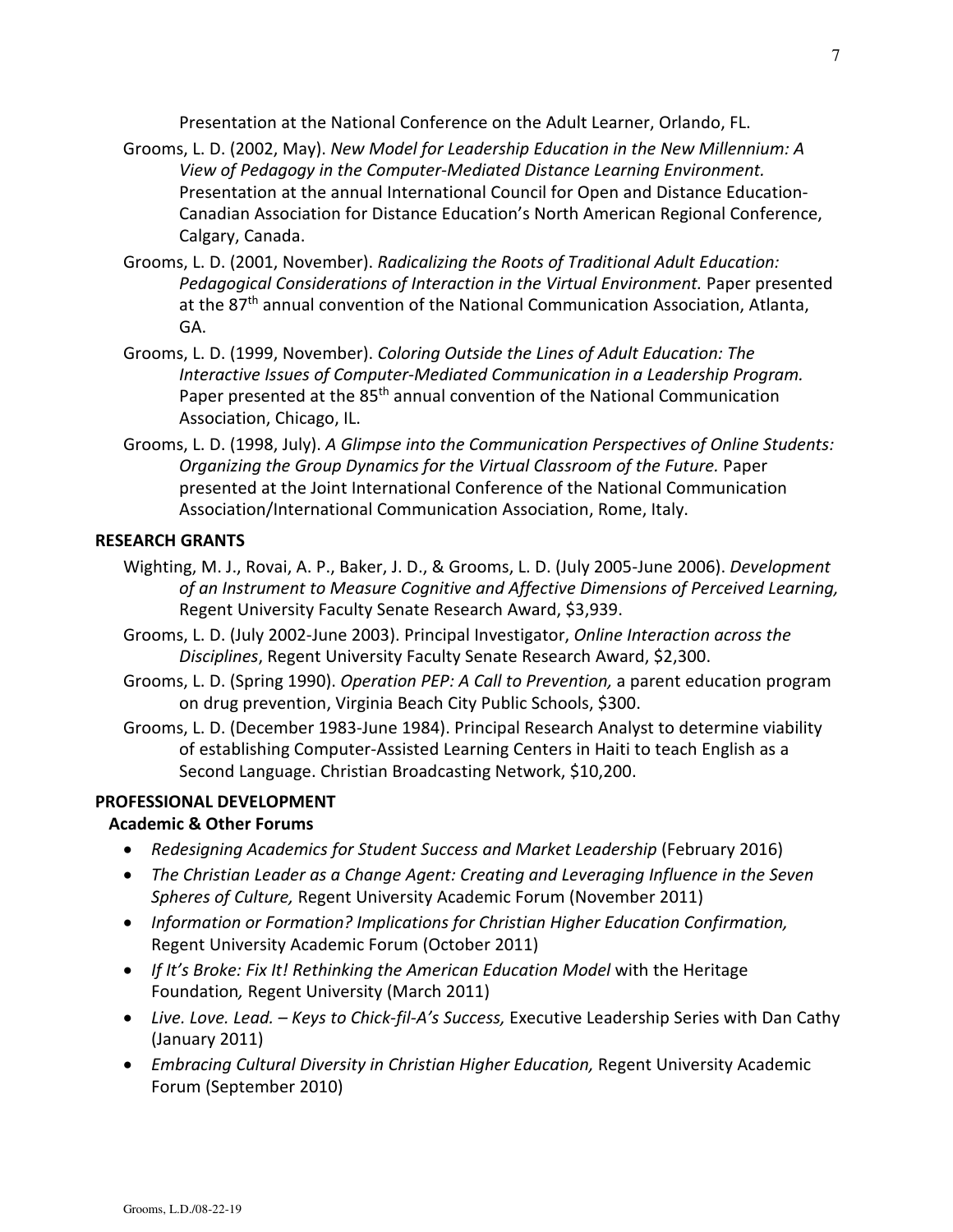- *Customer Service Training,* Regent University (May 2010)
- *The Holy Spirit and the Life of the Mind*, Regent University Academic Forum (April 2010)
- *Global Renewal and the 21st Century,* Regent University Academic Forum (November 2009)
- *RU Ready? Learning About Regent,* Regent University Center for Teaching and Learning (October 2009)
- *Human Subject Assurance Training,* Department of Health and Human Services Office for Human Research Protections (OHRP) (April 2009)
- Regent's Global Mission and the QEP: How Now Shall We Teach and Learn Roundtable (February 2009)
- Tenure Workshop, Regent University Office of Academic Affairs (October 2005)
- Faculty *SPSS* Workshops (Fall 2003)
- Regent University *Master Instructor Program* (2002-03)
- *International Online Conference on Teaching Online in Higher Education* (November 2002)
- Summer Research Workshops (2002)
- University-wide Faith and Learning Integration Forums (2001-present)
- SOE Distinguished Faculty Series (2001-02)

# **Leadership Perspectives Webinars (International Leadership Association)**

- *Leadership by Design* (August 2019)
- *What's Wrong with Leadership? Improving Leadership Research and Practice (July 2019)*
- *Lessons from a Lifetime in Leadership* (June 2019)
- *Managing #MeToo! The Good, the Bad and the Ugly* (April 2019)
- *Developing Authentic Leadership Effectiveness in Individuals and Teams* (March 2019)
- *Leadership and Wicked Problems* (February 2019)
- *Practicing Healthy Leadership* (January 2019)
- *Professionalizing Leadership* (December 2018)
- How Women Rise: Why What Got You Here Won't Get You There (June 2018)
- *Relational Leadership: Principles, Practices & Possibilities* (May 2018)
- *The Power of Perception: Leadership, Emotional Intelligence, and Gender* (April 2018)
- *Culturally Brilliant Leadership* (March 2018)
- *Gender, Media, and Organization: Challenging Mis(s) Representations of Women Leaders and Managers* (November 2017)
- *Race and Social Change: A Quest, A Study, A Call to Action* (September 2017)
- *Religion, Spirituality, and Moral Disengagement* (August 2017)
- *The Science and Practice of Becoming the Boss Everyone Wants to Work For* (July 2017)
- *Women, Leadership, and Politics: Future Trends in Research and Practice* (June 2017)
- *Visionary Leadership in a Turbulent World: Thriving in the New VUCA Context* (May 2017)
- *Social Identity Formation and Leadership Emergence in the Pauline Mission* (April 2017)
- *Positive Academic Leadership* (April 2017)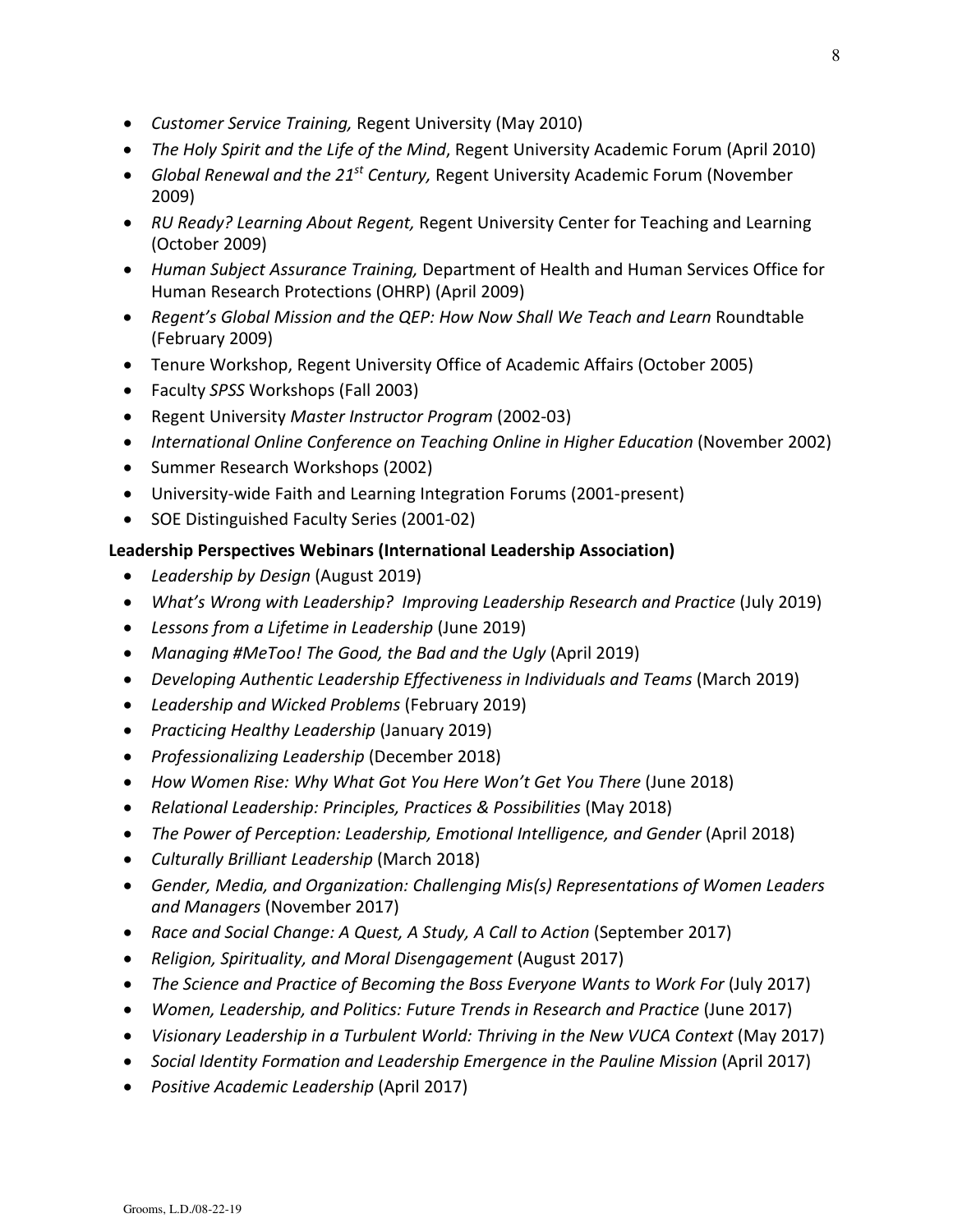- *Leading Transformational Change A Compass for Better Co-creation* (March 2017)
- *Leading with Emotional Intelligence* (February 2017)
- *The Past, Present, and Future of the Digital University (January 2017)*
- *20 years of the Social Change Model of Leadership: Reflections and Projections* (October 2016*)*
- *The Changing Role of Leadership and the Need for Humility* (June 2016*)*
- *The Strategist Competency Mode: The Future of Leadership Development* (May 2016)
- Seeing "Good Leadership" through 7 Lenses of Ethical Responsibility (April 2016)
- A New Psychology for Sustainability Leadership: An Ecological Viewpoint (March 2016)
- Coaching Ourselves: Social Learning for Leadership Development (February 2016)
- *Leadership in America-Deconstructing the 2016 U.S. Presidential Campaign* (January 2016)
- Memories with Momentum in Leadership Development: The Case of the Arts (September 2015)
- *Leader as Subject: Michel Foucault's Last Lectures* (August 2015)
- *Video Tools, Tactics, Know-How Optimizing Organizational Storytelling for Leadership, Change & Engagement Efforts* (July 2015)
- *The Coach's Mind Manual: Enhancing Leadership with Neuroscience, Psychology, and Mindfulness* (June 2015)
- *Leadership Is Half the Story: A Fresh Look at Followership. Leadership, and Collaboration* (May 2015)
- *Power Through Partnership* (April 2015)
- *Leadership in Colonial and Postcolonial Africa: Trends and Implications for Politics and Development* (March 2015)
- *Mapping and Matching Leadership Competencies with Individual Student Career Choices*  (February 2015)
- *Student Readiness: New Thinking on Emotionally Intelligent Leadership* (December 2014)
- *Advancing Relational Leadership Research: A Dialogue Among Perspectives* (November 2014)
- *Global Business Leadership* (October 2014)
- *Ethics Education of Business Leaders: Emotional Intelligence, Virtues and Contemplation*  (September 2014)
- *The Leadership Challenge: Harnessing Diversity and Connectivity* (June 2014)
- *Authentic Leadership: Clashes, Convergences and Coalescences* (May 2014)
- *Yes to the Mess: Surprising Leadership Lessons from Jazz* (April 2014)
- *Advancing Relational Leadership Research* (April 2014)
- *Emergency Preparedness in Higher Education: The Difference Between Research and Practice* (November 2013)
- *From Our Heart to Our Head: Strategies for Effective Ethical Leadership* (September 2013)
- *Secrets of Effective Student Leadership Programs* (August 2013)
- *Transforming Self, Transforming Institutions: Collaborative Leadership and Group Dynamics* (June 2013)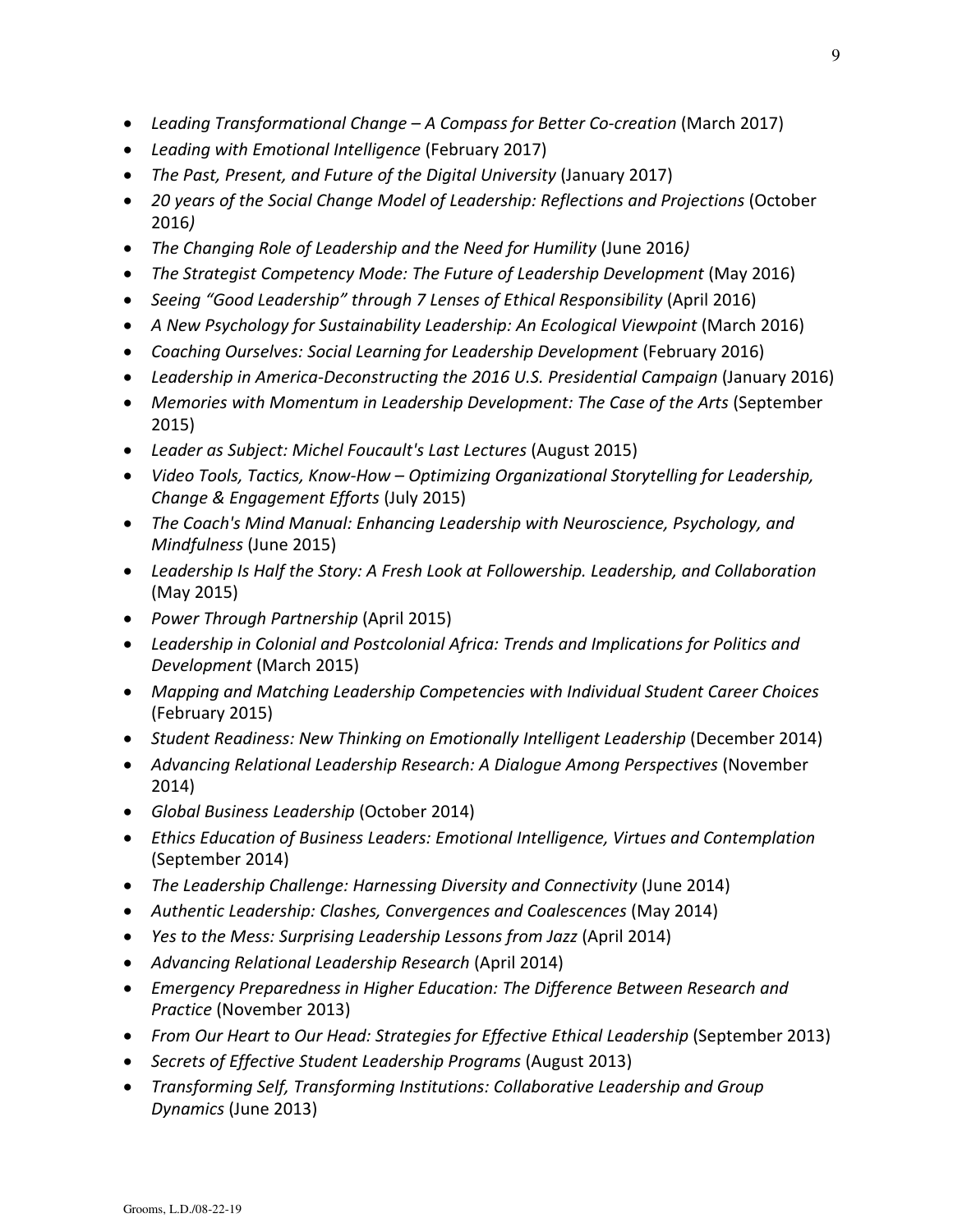- *Latino Leadership: Promoting Diversity, Developing People, Taking Action* (May 2013)
- *The Power of Invisible Leadership: How a Compelling Common Purpose Inspires Exceptional Leadership* (April 2013)
- *Becoming a Trustworthy Leader* (February 2013)
- *New Thinking on Leadership: A Global Perspective* (January 2013)
- *Fictional Leaders: Heroes, Villains, & Absent Friends* (December 2012)
- *Exploring Distance in Leader-Follower Relationships: When Near is Far and Far is Near* (November 2012)
- *Leadership Matters: Unleashing the Power of Paradox* (October 2012)
- *Developing Next Generation Leaders: Challenges & Promise* (September 2012)
- *Soft Leadership: A New Leadership Perspective* (August 2012)
- *Leveraging Corporate Responsibility: The Stakeholders Route to Maximizing Business and Social Value* (July 2012)
- *Leading Ethically: At the Intersection Where Worlds Collide* (June 2012)
- *Finding Your Flow: A Personal Leadership Model for any Meaningful Life Arena* (May 2012)
- *Snapshots of Great Leadership* (April 2012)
- *The End of Leadership* (March 2012)
- *Values-based Leadership For The Common Good* (February 2012)
- *Showing Leadership in a Crisis: Blood on the Floor or Name Adored?* (December 2011)
- *Perseverance* (November 2011)
- *From Command to Community: A New Approach to Leadership Education in Colleges and Universities* (September 2011)
- *How Should We Commemorate 9/11's Tenth Anniversary?* (August 2011)
- *Coaching with Compassion*: *Inspiring Sustained Desired Change* (July 2011)
- *Leadership Development on the Fly: 50 Common Sense (But Not Very Common) Ways to Bring Out the Leader in Everyone* (June 2011)
- *The Power of Framing: Creating the Language of Leadership* (May 2011)
- *Being the Boss: The 3 Imperatives for Being a Great Leader* (April 2011)
- *Leadership for the Future: How to be a Better Leader and Build Effective Leadership* (February 2011)
- *Boundary Spanning Leadership* (January 2011)
- *Leading through Change: Being the 'I' of the Storm* (November 2010)
- *The Challenge of Change: Overcoming Resistance and Obtaining Results* (October 2010)
- *Shooting an Elephant, or, Leadership A Core Curriculum* (September 2010)
- *Still Surprised A Life in Leadership* (August 2010)
- *Leading As If Your Life Depended On It: Crisis Leadership Insights* (July 2010)
- *The India Way: How India's Top Leaders are Revolutionizing Management* (June 2010)
- *Leadership Development in the US: Best-Practice Principles & Patterns* (May 2010)
- *Misguided Leadership Training* (April 2010)
- *Intergroup Leadership: What it is, Why it Matters, and How it is Done* (January 2010)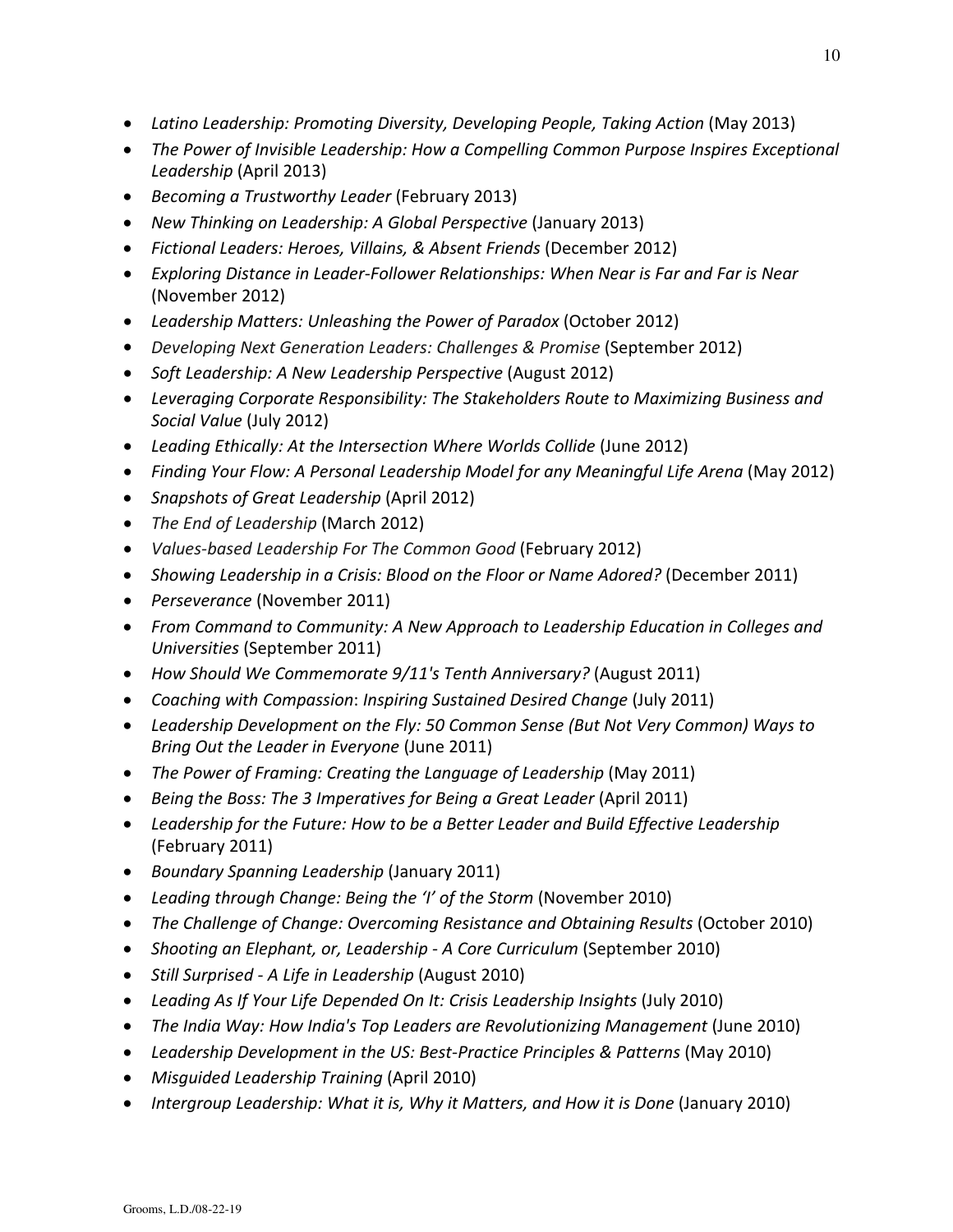- *Transforming Hierarchical Relationships into Productive Partnerships* (October 2009)
- *The Varieties of Consumption of Leadership-Followership in Practice* (September 2009)
- *Eco-leadership and Leadership Formation* (August 2009)
- *Evaluating Leadership Development: The Missing Ingredient to Understanding and Achieving Success* (July 2009)
- *Learning-based Leadership and How it Differs From Management* (May 2009)
- *Justification in Leadership Ethics* (April 2009)
- *Acts of Faith: Interfaith Leadership in an Era of Religious Crisis* (February 2009)
- *Preparing the Next Generation of Leaders: Leadership Education K-12* (December 2008)
- *The Inspiring Leader* (October 2008)
- *Deeper Learning in leadership: How to Achieve Broader and Deeper Impact for Our Students* (August 2008)
- *The Secret Language of Leadership: How Leaders Inspire Action Through Narrative* (March 2008)
- *Followership: How Followers are Creating Change and Changing Leaders* (February 2008)
- *Make Your Organization a Talent Factory* (September 2007)

# **International Mentoring Association Webinars**

- *Mentoring Strategies in a Multi-Cultured Organization/The International Student: Mentoring in Higher Education* (April 2019)
- *Advantages of an Online Platform to Extend the Mentor's Reach* (February 2019)
- *AUGmentors vs. TORmentors* (January 2019)
- *Mentoring in a Post #MeToo World: The Impact on Cross-gender Relations and Mentoring Women* (December 2018)

# **Technology Training**

- *Making Learning Mobile* (March 2019)
- *Upgrading Teacher Communication with Technology* (February 2019)
- *Integrating Accessibility and Accommodations* (November 2018)
- *Creating a Strong Instructor Presence* (October 2018)
- *Improving Student Engagement with Blackboard Tools,* Regent University Center for Teaching and Learning (April 2017)
- *Collaborate Ultra,* Regent University Center for Teaching and Learning (April 2017)
- *Accelerated Course Best Practices,* Regent University Center for Teaching and Learning (January 2017)
- *Elucian Advise* Training, Regent University Enrollment Management (October 2016)
- *Unleashing the Possibilities: New Instructional Design Tools & Techniques,* Regent University Center for Teaching and Learning (June 2014)
- *Blackboard Collaborate,* Regent University Center for Teaching and Learning (February 2014)
- *Blackboard 9.1 Advanced,* Regent University Center for Teaching and Learning (May 2013)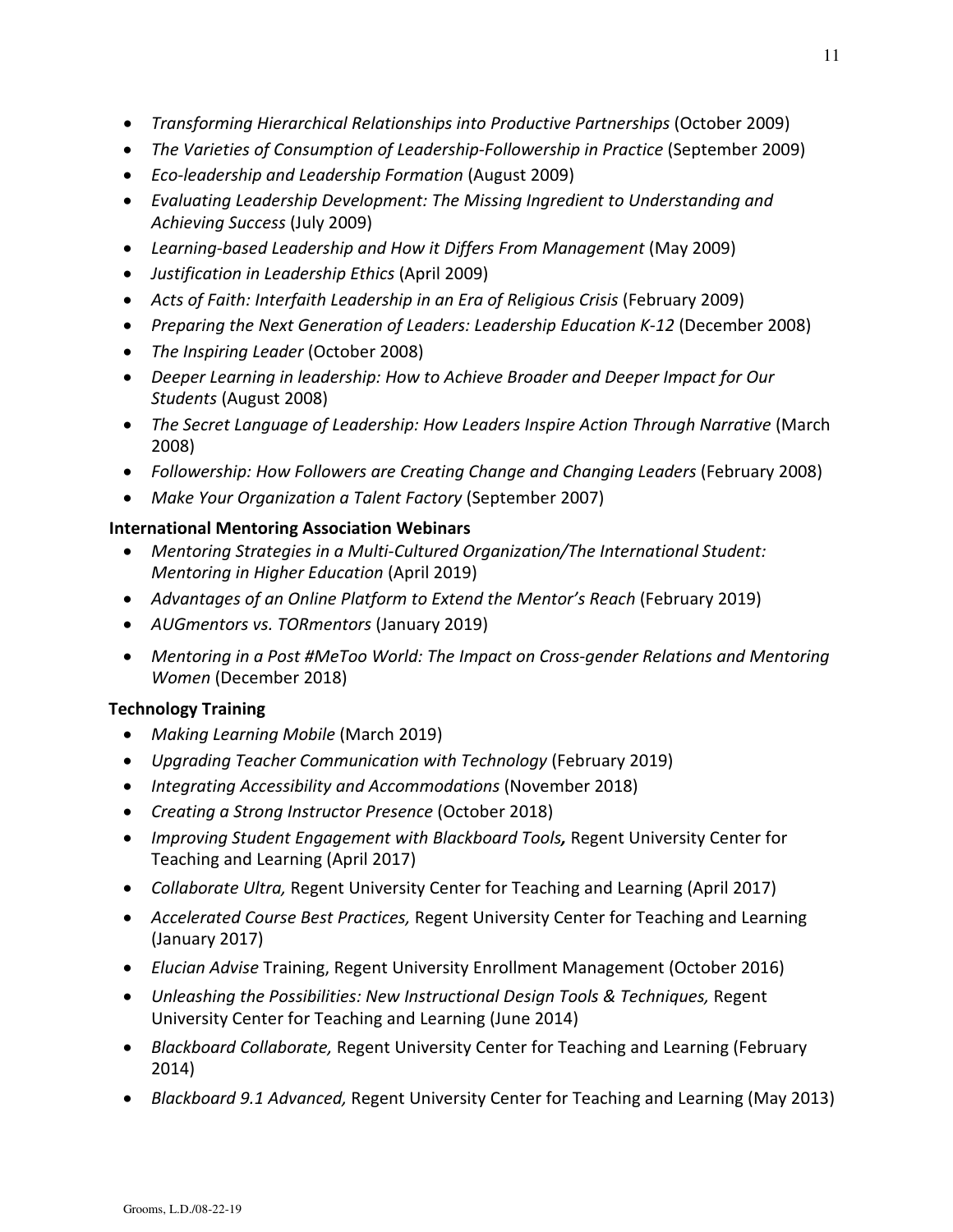- *Learning Theories,* Regent University Center for Teaching and Learning (December 2008)
- *Online Instructional Design Certificate Program,* Regent University Center for Teaching and Learning (December 2008)
	- and in *Instructional Strategies & Best Practices*
	- di p *Instructional Objectives in the Online Course*
	- 4 *Impacting Online Learning with Visual Elements*
	- a. *Connecting with the Online Student*
	- a pro *Organization in the Online Course*
	- d. *Meaningful Assessments in the Online Course*
- *Quality Matters Rubric,* Regent University Center for Teaching and Learning (November 2008)
- *Blackboard Certification,* Regent University Center for Teaching and Learning (October November 2008)
- *Teaching, Learning, and Technology,* Regent University Center for Teaching and Learning (October 2008)
- *The Assessment Toolbox,* Regent University (February 2008)
- *Creating an Inclusive Campus*, Regent University (February 2007)
- *Blackboard Content Training System II,* Regent University (November 2006)

# **TEACHING AND MENTORING**

- Direct multiple dissertations, while also serving as a reader on others (2001-present)
- Serve as concentration advisor and mentor to EdS, EdD, and PhD Advanced Educational Leadership students (2011-present)
- Serve as advisor and mentor to EdS, EdD and PhD K12 School Leadership students (2001 present)
- Served as advisor to MEd students in the Individualized Degree Program (2014-2016)
- Mentored one doctoral student to prepare and participate in two international conferences: the Institute for Sustainable Leadership's 8th International Symposium in Nice, France (June 2013) and the International Leadership Association's annual conference in Montreal, Canada (November 2013)
- Mentored one doctoral student to prepare and participate in the Society for Information Technology and Teacher Education Conference in New Orleans, LA (March 2013)
- Mentored two doctoral students to prepare and participate in the American Institute of Higher Education's International Conference in Niagara Falls, NY (October 2012)
- Mentored two doctoral students to prepare and participate in the Women as Global Leaders Conference in Abu Dhabi, United Arab Emirates (March 2012)
- Mentored one doctoral student to prepare and participate in the International Mentoring Association Conference in Las Vegas, NV (March 2009)
- Mentored one doctoral graduate to prepare and participate in multiple national and international conferences: International Leadership Association in Vancouver, Canada (November 2007); International Mentoring Association in Las Vegas, NV (March 2009); European Communication Research and Education Association in Hamburg, Germany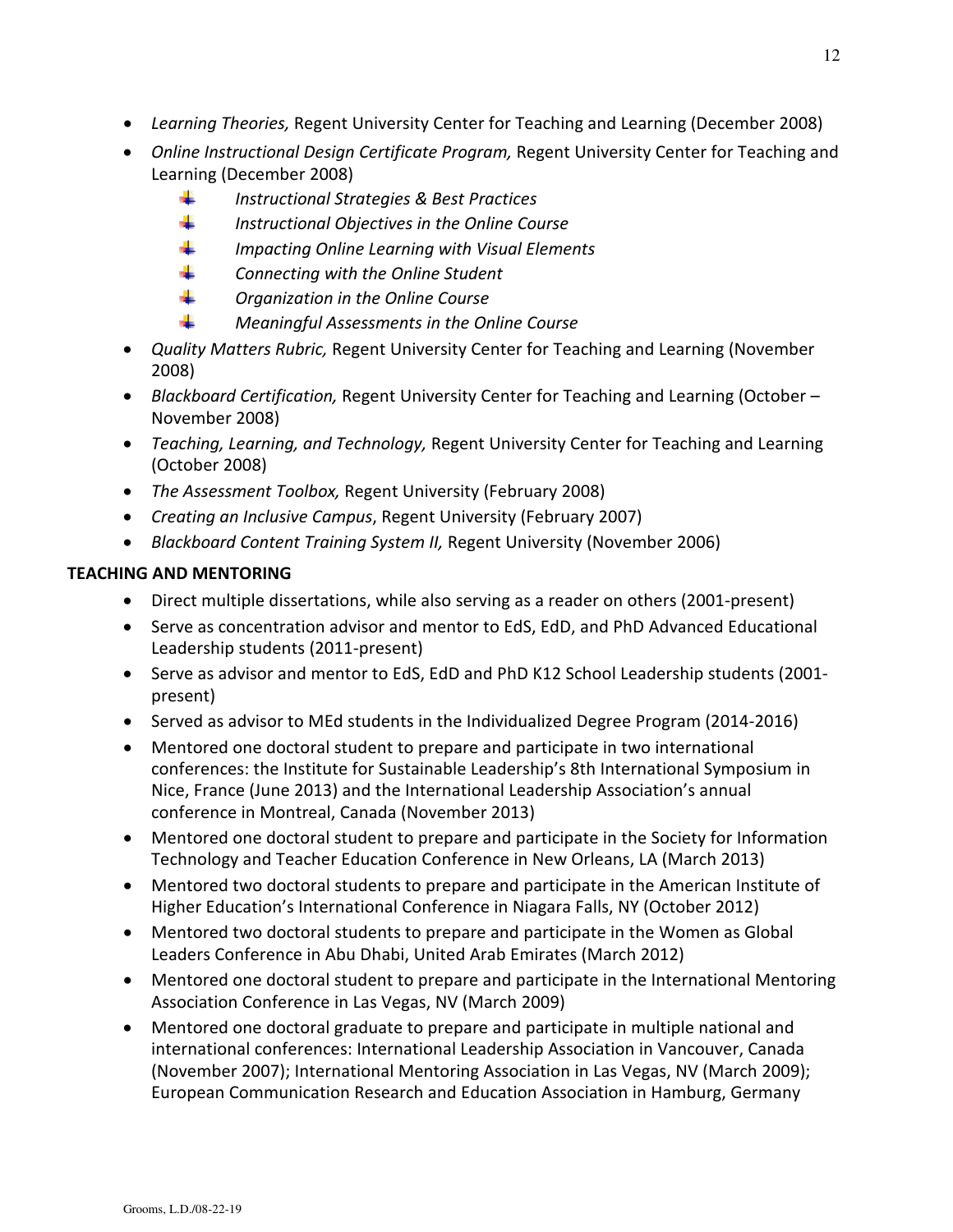(October 2010); American Institute of Higher Education's International Conference in Niagara Falls, NY (October 2012); National Communication Association Annual Convention in Orlando, FL (November 2012); International Leadership Association in Montreal, Canada (November 2013) and in San Diego, CA (November 2014); the 21st Century Academic Forum at Harvard in Boston, MA (March 2015); International Mentoring Association in Auburn, AL (2016)

- Directed and mentored a doctoral fellow (2010-2013)
- Served as advisor, mentor, and teacher to Brazilian M.Ed. in Leadership students (2004- 2007)
- Certified as a Regent University *Master Instructor* (April 2003) and recertified annually until program was discontinued in 2008

# **DOCTORAL COURSES DESIGNED OR SIGNIFICANTLY REDESIGNED AND TAUGHT**

- EADM 703: Advanced Theory & Practice of Leadership, Communication & Organizations previously entitled Advanced Theory & Practice of Leadership & Organizations and Advanced Theory and Practice of Leadership, Organizational Development, and Educational Administration (3 hours) *(significantly redesigned & currently teach)*
- EADM 721: School & Community Relations (3 hours) *(significantly redesigned 2xs & currently teach)*
- EADM 704: Advanced Curriculum, Instruction, and Assessment previously entitled Advanced Supervision, Design, and Implementation of Educational Programs, Curriculum and Technology (3 hours) *(significantly redesigned & taught)*
- EDEL 807: Organizational & Institutional Change (3 hours) *(designed & taught)*
- EDEL 850: Consulting & Entrepreneurship (3 hours) *(designed & taught)*
- EEDD 799 A & B: Internship (1 hour each) *(designed)*
- EFND 790: Comp Remediation (6 hours) (*designed & taught)*
- EFND 800: Issues in Education (3 hours) *(designed & currently teach)*
- EFND 900: Dissertation Proposal (6 hours) (*designed & taught)*
- EFND 906: Dissertation Proposal Continuation (6 hours) *(designed & taught)*
- EHEA 709: Organizational Theories (3 hours) *(designed & taught)*
- ESAE 820: Research and Special Topics in Curriculum (3 hours) *(designed & taught)*

# **MASTERS COURSES DESIGNED OR SIGNIFICANLTY REDESIGNED AND TAUGHT**

- EDIP 541: Developmental Leadership (3 hours) *(significantly redesigned & taught)*
- EADM 532: Supervision of Instructional Design & Technology *(co-taught)*
- ECUR 540: Curriculum NK-12 (3 hours) *(redesigned & taught)*
- EDIP544: Effective Communication, Conflict Resolution, and Negotiation (3 hours) *(designed specifically for the Brazilian cohort & co-taught)*
- EFND 598: Professional Project (2 hours) (*designed specifically for the Brazilian cohort & co-taught)*
- EMEP 503: Exemplary Curriculum Design, Instructional Strategies, and Assessment Techniques (3 hours) *(co-taught)*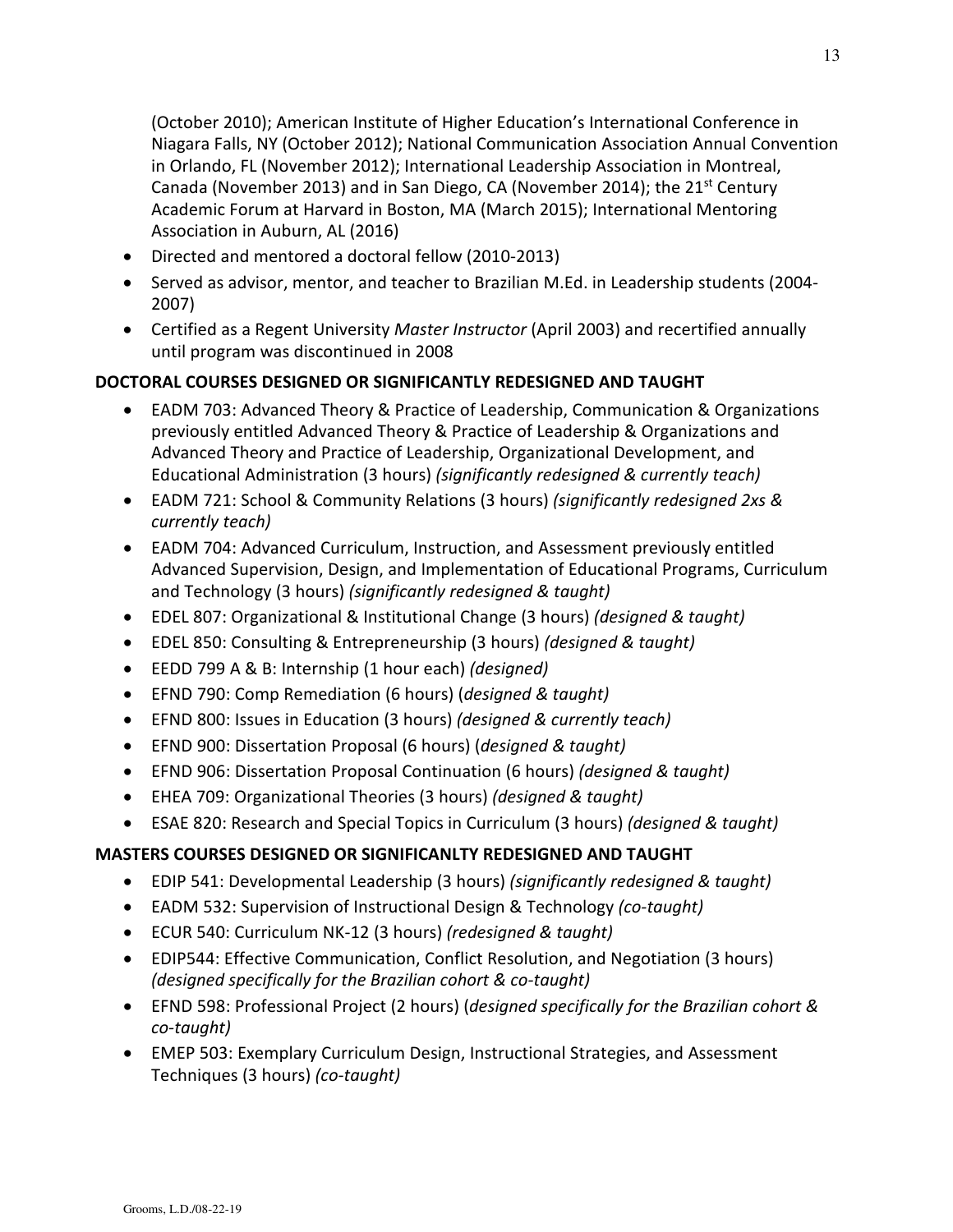- EMEP 505: Models of Leadership and Related Issues (3 hours) *(designed specifically for the Brazilian cohort & co-taught)*
- Leadership: Personality and Communication *(redesigned & taught)*
- Curriculum Management *(designed)*
- Administrative Theory into Practice *(designed)*
- School Law *(designed)*

## **UNDERGRADUATE COURSE TAUGHT**

• GENE 402: The Making of a Christian Leader

# **GRADUATE LEVEL SEMINARS DESIGNED AND TAUGHT**

- *The Big Question: How Are Your Critical Thinking Skills?* Doctoral Residency, Regent University School of Education, Virginia Beach, VA (July 2014 - present)
- *Discovering the Territory of Doctoral Success: Basic Survival Tips for Navigating the Process*, Doctoral Residency, Regent University School of Education, Virginia Beach, VA (July 2005-2013)
- *Discovering the Territory: Charting Your Path through the Maze of Comprehensive Exams and the Dissertation Process,* Doctoral Residency, Regent University School of Education, Virginia Beach, VA (July 2002-2012)
- *The Call to Leadership: The Price of Transformation,* Doctoral Residency, Regent University School of Education, Virginia Beach, VA (July 2002 & July 2003)
- *Worldview,* Doctoral Residency, Regent University School of Education, Virginia Beach, VA (July 2002)
- *Transformational Leadership: The Price of Change,* Spring 2001 Doctoral Leadership Luncheon, Regent University School of Leadership Studies, Virginia Beach, VA (March 2001)
- *The Call of Leadership,* Regent University School of Leadership Studies Doctoral Chapel, Virginia Beach, VA (August 1998)
- *Creating a Climate for Building Lifelong Learners: Staff Development at the Building Level*, Regent University College of Education and Human Services, Virginia Beach, VA (July 1995)
- *Leadership Seminar*, (8 sessions), Regent University College of Education and Human Services, Virginia Beach, VA (January-March 1995)
- *How to Sanely Survive Your First Year of Teaching*, Regent University College of Education and Human Services, Virginia Beach, VA (March 1994)
- *Leadership: Personality and Communication*, (38 sessions), Regent University College of Education and Human Services, Virginia Beach, VA (Fall 1990, Fall 1991, Summer 1992, Fall 1992)

 *Overview of Leadership Motivational Levels and Functional Gifts Personality Tendencies Communication Styles Matching Leadership to Personalities and Situations Character Development Self-Image and Interpersonal Issues*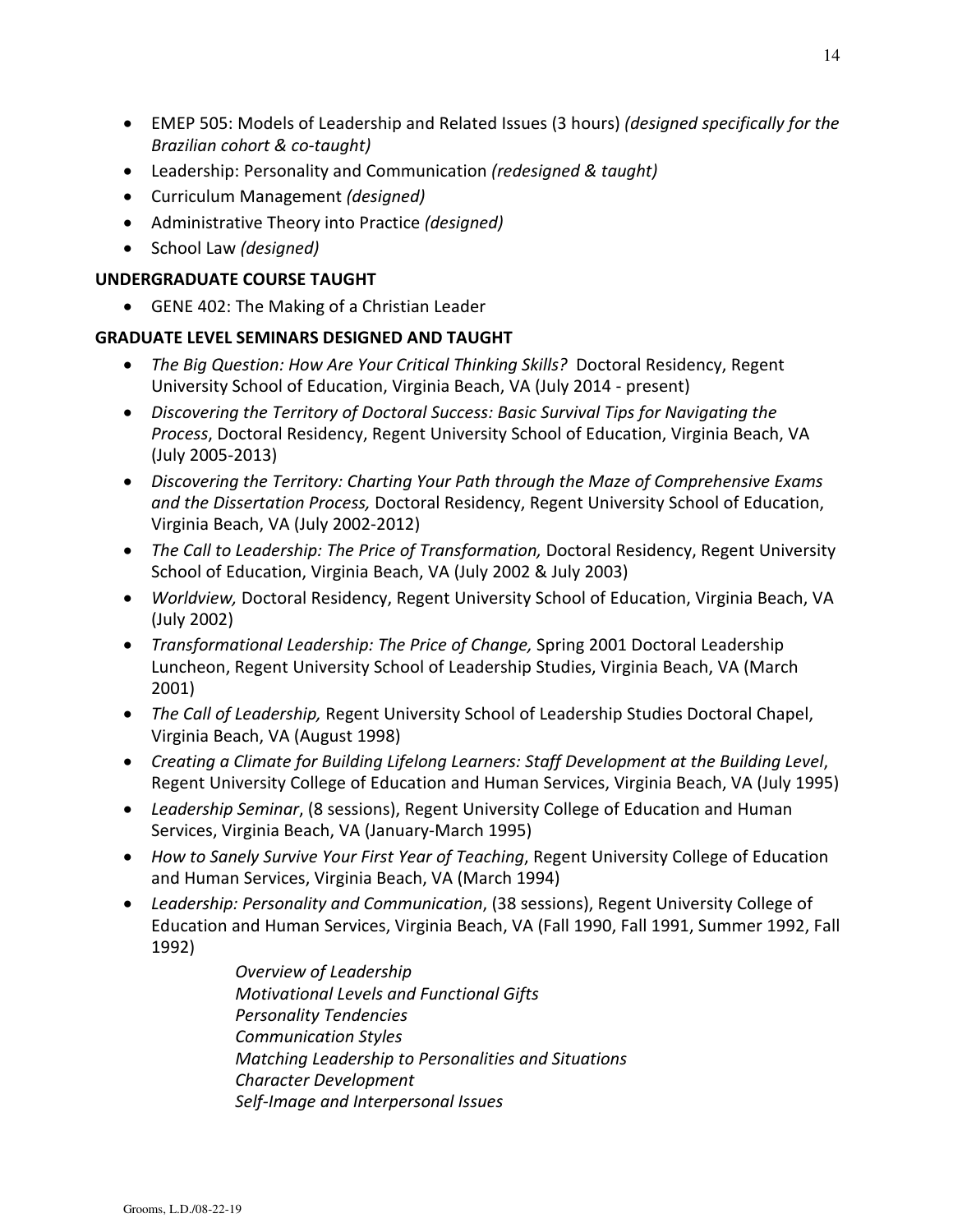*People Skills Roadblocks to Communication Listening Assertion Difficult People Communicating Non-defensively Anger and Handling Negative Emotions Conflict Management*

#### **DOCTORAL DISSERTATIONS - DIRECTED/CHAIRED**

- Anderson, E. L. (2018). *Influence of Natural Mentors on Students' Resilience, School Attitudes, and Academic Behavior.*
- Cole, C. J. (2016). *Exploring the Predictive Value of Moral Attentiveness and Resilience for Exemplary Organizational Leadership.* Received the 2016 Outstanding PhD Graduate Award.
- Cumpston, M. L (2018). *A Correlational Study of Elementary School Teacher Perceptions of the Relationship Between the Attributes of a Teacher Evaluation System and the Evaluation System's Quality and Impact on Professional Practice.*
- Cunningham, G. O. (2018). *Exploring the Predictive Relationships Between Perceived Caring by School Principals on Teacher Absenteeism and Teacher Retention.*
- Kitchens, K. M. (2017). *A Correlational Study of Mentoring and Servant Leadership on First Year Teachers in a Select School Division.*
- Lockett, S. L. (2014). *Navigating Principal Preparation in the 21st Century: Examining the Predictive Validity of Critical Thinking.*
- Ludwig, N. W. (2013). *Exploring the Relationship Between K-12 Public School Teachers' Conceptions of Assessment and their Classroom Assessment Confidence Levels*.
- McRae, S. D. (2017) *Blocking the Language-Minority: Block Schedule's Influence on English Language Learners' Academic Achievement*
- Painter, R. L. (2013). *The Characteristics of Resiliency Development and Adult Learning: Examining the Teacher Perspective through Narrative Inquiry.*
- Quinn, R. R. (2011). *The Effect of Elementary Principals' Instructional Leadership Behaviors on Reading and Math Student Achievement.*
- Robinson, M. O. (2016). *An Investigation of Behavioral, Emotional, and Cognitive Engagement as Predictors of the Intent to Drop Out of School for Eleventh and Twelfth Grade Students.*
- Simmons, T. D. (2006). *The Effect of Faculty-Student Interaction on the Relationship Between Student Mentoring and Student Success of Adult Learners in an Online Doctoral Program;* Received Honorable Mention for the 2009 biennial Dr. Hope Richardson Dissertation Award with the International Mentoring Association.
- Steinbeck, D. B. (2009). *Mentoring and Servant Leadership in a K-12 Public School System.* Received the 2009 Outstanding EdD Graduate Award; Nominated for the 2009 Fredric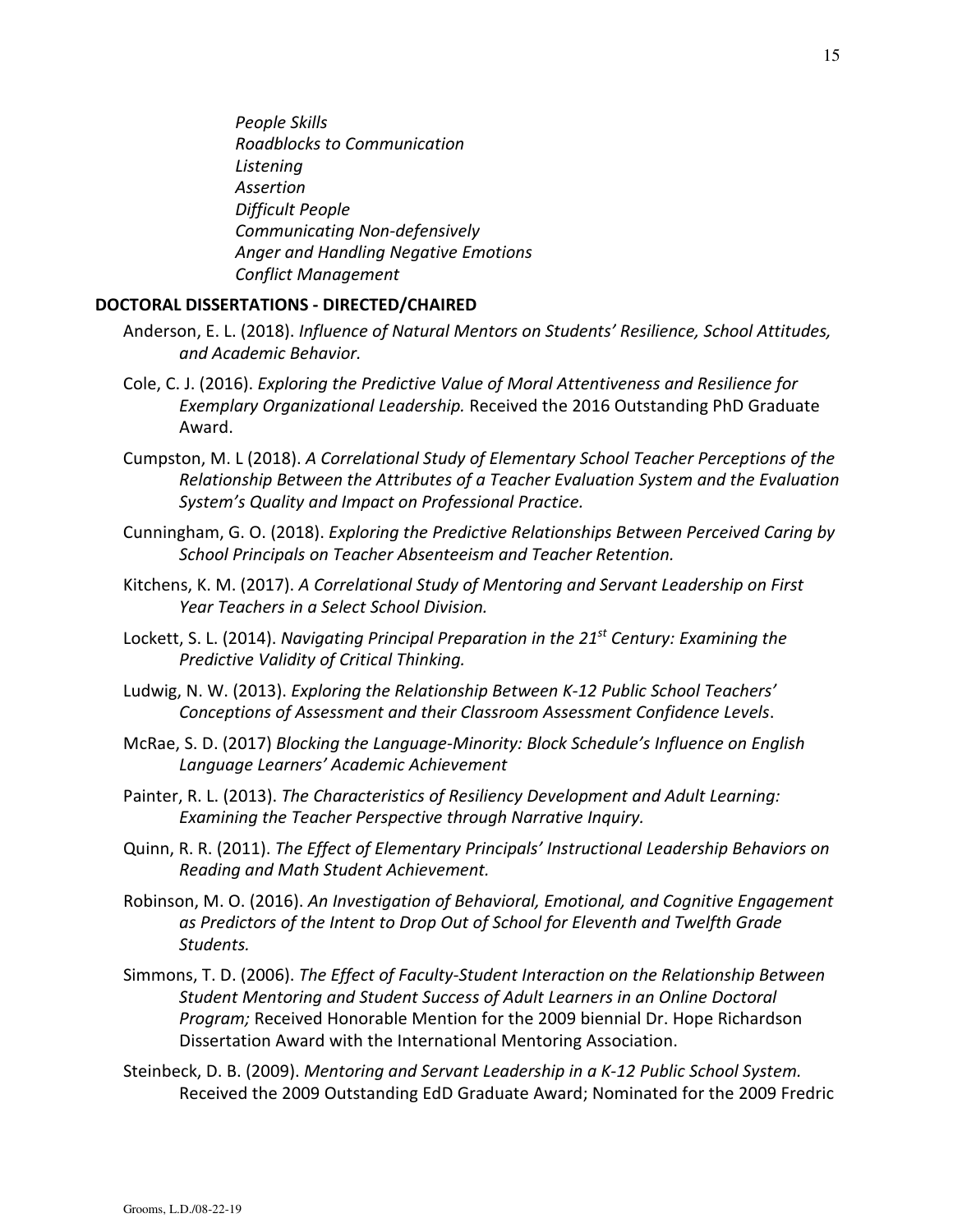M. Jablin Dissertation Award with the International Leadership Association as well as the 2009 PDK Outstanding Dissertation Award*.* 

- Strothers, A. P. (2016). *An Ex-Post Facto Study of the Differences on High Stakes Testing Between Non-Disabled Juniors Who Received Strategic Reading Instruction and Those Who Did Not.*
- Thomason, A. H. (2006). *A Correlational Study of Middle School Principals' Perceived Selfefficacy and the Perceived Achievement of Gifted Curriculum and Instruction Standards in Their Schools.*
- Wakefield, M. C. (2019). *An Examination of Mindset and Academic Growth of Middle School Science Students.*
- Yaeger, J. L. (2019). *Evaluating Student Preference for Textbooks vs Open Resources in Online Higher Education Courses.*
- Yetsko, A. C. (2009). *Predictors of Reading and Math Academic Success in Pennsylvania Charter Schools.*

### **DOCTORAL DISSERTATIONS - COMMITTEE MEMBER**

- Beerwart, A. A. (2018). *An Analytical Integrative Review of Universal Design for Learning's Effectiveness for K-12 Students.*
- Daigle, C. J. (2006). *Exploring the Relationships among Standards-Based Education Reform, School Leadership, and Teacher Work Outcomes*.
- Edelmann, S. (2006). *Development of a Conceptual Framework for a K-12 Christian School Curriculum*.
- Edwards, L. C. (2015). *The Craftsmanship of Infusing Critical Thinking Skills: A Mixed Methods Research on Implementation, Faculty Confidence and Student Outcome.*
- Godfrey, R. V. (2005). *[Teacher Concerns During Implementation of Instructional Management](http://wwwlib.umi.com.eres.regent.edu:2048/cr/regent/fullcit?p3165030)  [Systems and a Course Management Tool in a Public High School](http://wwwlib.umi.com.eres.regent.edu:2048/cr/regent/fullcit?p3165030)*.
- Smith, J. (2019). *The Naval Officer Spouse: The Influence of College Student Services During Periods of Deployment and Non-deployment.*
- Spaulding, L. S. (2009). "*Education Will Be Our Mother:" An Exploration of Resilience Mechanisms Relating to the Educational Persistence of Sudanese Refugees*.
- Wideman, R. E. (2005). *[Empathy Development in Undergraduate Students through the Cross](http://wwwlib.umi.com.eres.regent.edu:2048/cr/regent/fullcit?p3163482)[cultural Learning Experience](http://wwwlib.umi.com.eres.regent.edu:2048/cr/regent/fullcit?p3163482)*.

#### **SERVICE**

#### **PROFESSIONAL MEMBERSHIPS** (Past and Present)

- European Communication Research and Education Association
- International Leadership Association
- International Mentoring Association
- National Communication Association
- Society for Information Technology and Teacher Education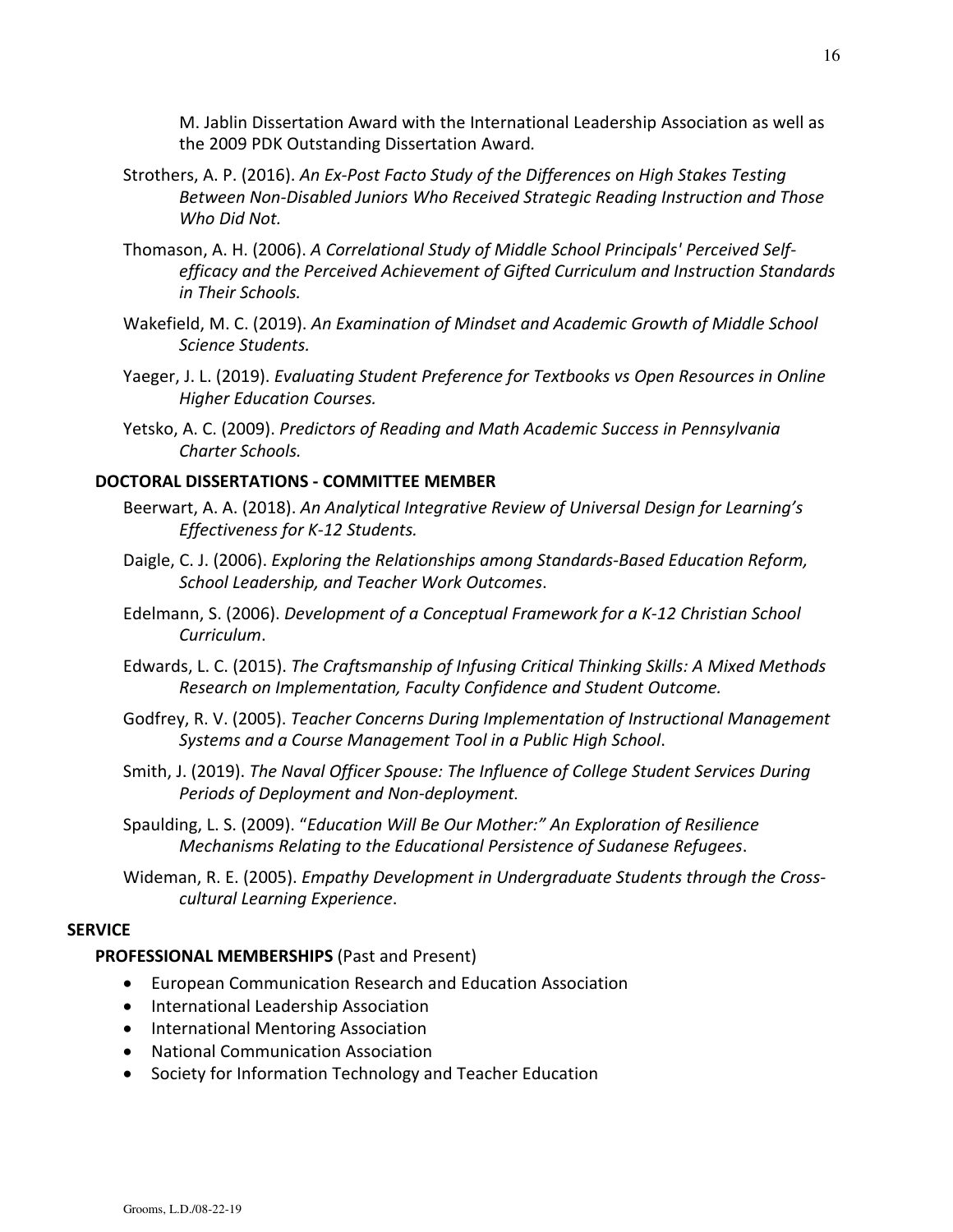### **EDITORIAL BOARD**

• *International Journal of Leadership Studies*

### **REVIEWER**

- Allyn & Bacon
- *Encyclopedia of Information Science and Technology* (4<sup>th</sup> ed.). Hershey, PA: Idea Group
- *Encyclopedia of Information Science and Technology* (3<sup>rd</sup> ed.). Hershey, PA: Idea Group
- *Encyclopedia of Information Science and Technology* (2<sup>nd</sup> ed.). Hershey, PA: Idea Group
- Houghton Mifflin
- International Leadership Association
- IAFOR (International Academic Forum) Senior Reviewer
- Rowman & Littlefield
- Sage
- Approved reader/reviewer for the Analytical Writing section of the Graduate Record Exam (GRE), Educational Testing Service

### **UNIVERSITY ADVISORY BOARDS**

- *Educational Leadership Advisory Board,* Regent University School of Education, Virginia Beach, VA (2010-present)
- *Advisory Council for the School Counseling Program*, Regent University School of Psychology and Counseling, Virginia Beach, VA (1996-2006)
- *Alumni Steering Committee,* Regent University College of Education and Human Services, Virginia Beach, VA

### **UNIVERSITY COMMITTEE SERVICE**

### **University Level**

- University Endowed Scholarship Committee (2011-2013)
- Tenure, Promotion, and Workload Task Force (2009-10)
- Faculty Senate (January 2009-June 2010)
- Emergency Employee Assistance/F.A.I.T.H. Fund Committee (2006-2009)
- Center for Student Development Faculty Advisory Committee (2006-2008)
- Ad Hoc Curriculum Audit Template Committee (2007)
- Ad Hoc Collegiality Committee (2005)

### **School Level**

- EdD/PhD Advanced Educational Leadership Concentration Chair (2011-2013; added EdS 2017-present)
- Spiritual Life Committee (2002-present) (chair: 2008-present)
- Accreditation and Assessment Team (AAT; 2014-present)
- Post-Master's (EdS, EdD, PhD) Program Chair (2015-2019)
- Doctoral Appeals Task Force (2013-2019)
- Administrative Council renamed the Instructional Leadership Team in 2018 (2015- 2019)
- Tenure/Promotion Review Committee (2015-16; 2018-19)
- Tenure and Promotion Task Force (2013-14; 2018-19)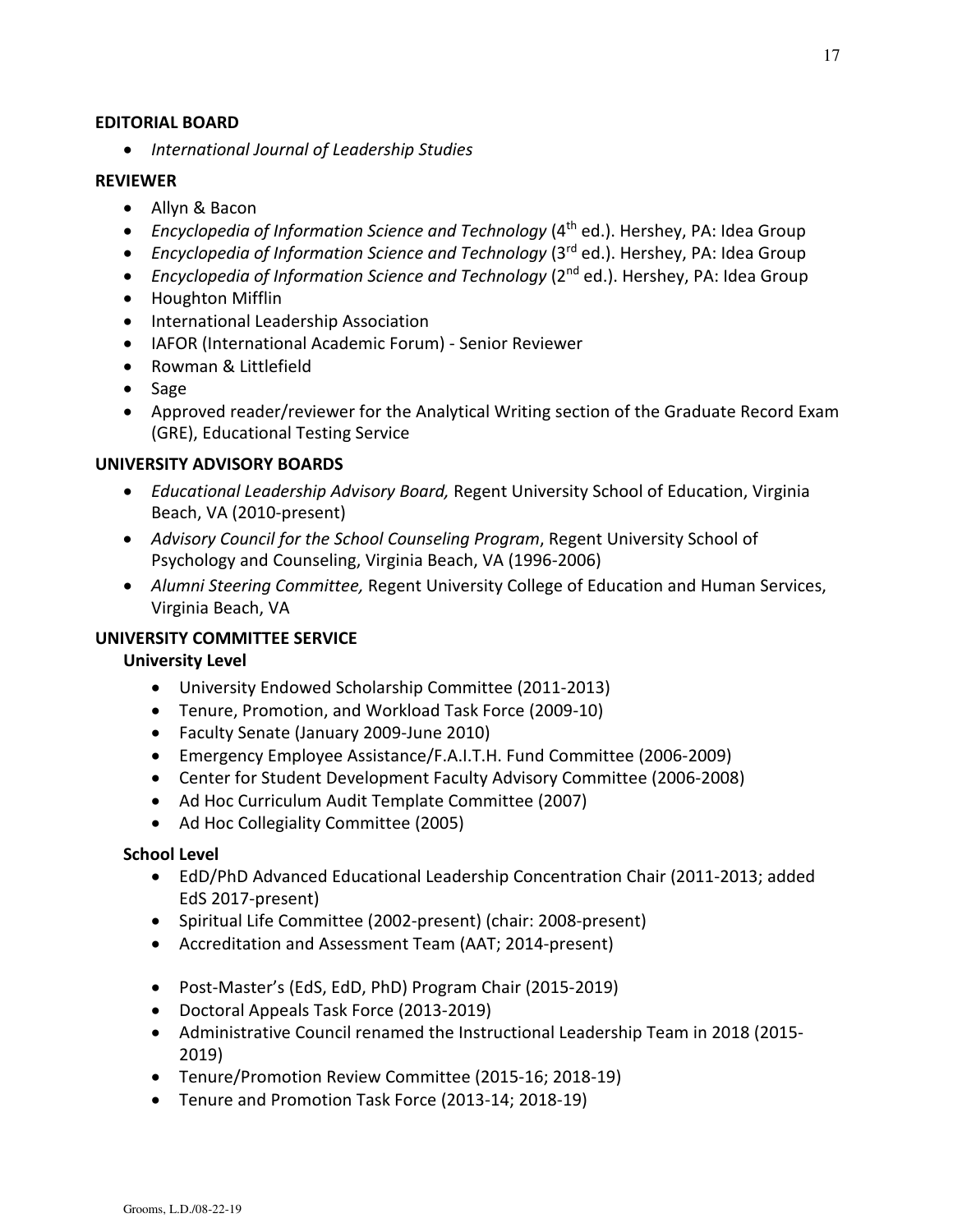- Teacher Education Accreditation Council/Council for the Accreditation of Educator Preparation (TEAC/CAEP; 2008-2018)
- Coordinated WGCTA & MBTI testing for the doctoral and post-master's programs (2001-2018)
- Faith and Learning (2001-2018)
- Distance Education Technology (2001-2018)
- Individualized Degree Program Committee (2014-2016)
- Educational Leadership Committee (2001-2006; 2011-2016)
- Dissertation Boot Camp Task Force (chair: 2014)
- Dissertation Handbook Task Force (2014)
- EdD/PhD Advanced Educational Leadership Concentration (chair: 2011-2013)
- EdD/PhD K12 School Leadership Concentration (co-chair: 2001-2009; chair: 2009- 2013)
- Leadership and Learning Matrix Task Force TEAC & VDOE alignment (chair: 2009- 2011)
- School of Education (SOE) Collegiality and Conflict Resolution Task Force (2009)
- Doctoral Fellowship Selection Committee (2008)
- TEAC Evidence Room Subcommittee (2008)
- EdD/PhD Program Committee (2001-2015)
- Ad Hoc EdD Handbook Committee (chair: 2006-08)
- Ad Hoc PhD Handbook Committee (chair: 2006-07)
- Ad Hoc PhD Committee (2005, 2009, 2010)
- Ad Hoc EdD Core Revision Committee (2005)
- Ad Hoc Cross-Cultural Degree Committee (2005)
- Ad Hoc EdD Comprehensive Exam Committee (2004-05)
- Ad Hoc Conflict Resolution Committee (2003-04)
- Ad Hoc Plagiarism Committee (2003-04)

# **UNIVERSITY RESEARCH PRESENTATIONS**

- *Starting Strong: Empowerment Through Faith Integration,* University-Wide Webinar (September 2019)
- *Critical Thinking and the WGCTA,* presentation to the School of Education EdD faculty (December 2009)
- *Critical Thinking and the Online Doctoral Learner,* presentation to the School of Education EdD faculty (October 2009)
- *Interaction: The Key to Successful Online Teaching,* presentation to the 2005-2006 Regent University Master Instructor Program participants (October 2005)
- *Online Interaction Expectations: Does Discipline or Psychological Type Make a Difference?*  presentation to the School of Leadership Studies faculty (April 2004)
- *Analytical Writing and Critical Thinking Assessments: The Appropriateness of Using the GRE in Doctoral Online Program Admissions,* presentation to the School of Leadership Studies Doctoral and Master's Program Directors (March 2004)
- *Keys to Successful Online Teaching: Meeting Learner Expectations*, presentation to the 2003-2004 Regent University Master Instructor Program participants (February 2004)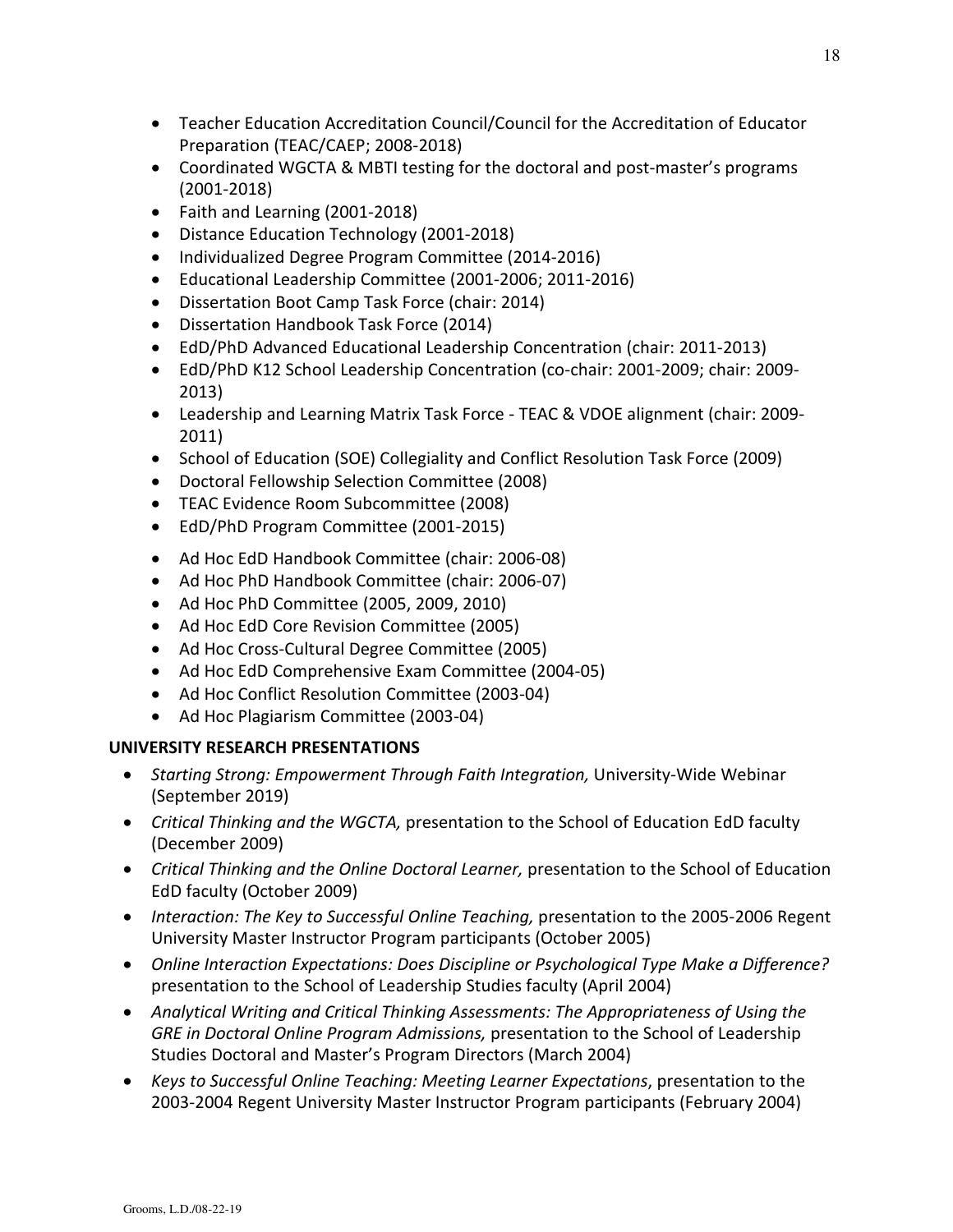### **INTERNATIONAL CONSULTANT SERVICES/ADVISORY BOARDS**

- *Women of Hope Project*, Kabul, Afghanistan (2005)
	- **Consulted with founder regarding leadership development in children and next** steps
- *Vida Nova* and the *School of Tomorrow,* Sao Paulo, Brazil (2004-2007)
	- Developed and directed a master's level leadership program designed specifically for their students
	- **Developed a doctoral level leadership program designed specifically for their** students
	- Consulted with the leadership team regarding the conception of a Christian university and leadership development within the nation of Brazil
- *EXOUSIA*, Stuttgart, Germany (September 2004)
	- Consulted with the leadership team regarding the conception of a Christian university and leadership development within the nation of Germany
- *Stiftung SALZ Foundation,* Altensteig, Germany (September 2004)
	- Consulted regarding leadership development
- *Josua Leadership Network*, Altensteig, Germany (March 2003)
- *Friedenskirche*, Zurich, Switzerland (March-May 2003)
	- Consulted in their conception of a Christian school
- *Colegio San Ignacio de Recalde (SIR)*, Lima, Perú (December 2002-February 2003)
	- Consulted with the administration and faculty of SIR in their development and implementation of a pre K-11 value-driven leadership curriculum for the purpose of changing the nation of Peru
	- Developed, designed, and provided a two-day leadership conference for the entire group of 125 teachers, coordinators, principals and leadership team members as a foundation to this curriculum initiative
- *Umbono Relief and Development Project*, South Africa (December 2002)
- *Center for Latin American Leadership Studies*, Paraguay project, Regent University, Virginia Beach, VA (November 2002)
- *Mission Possible,* Mountrouis, Haiti (December 1983-June 1984)
- *Universite Roi Henri Christophe*, Cap Haitien, Haiti (December 1983-June 1984)

# **PROGRAM DEVELOPMENT/LEADERSHIP**

- Spearheaded the complete redesign of the Regent University School of Education EdS, EdD, and PhD programs (2015) and served as the Post-Master's Program Chair (2015- 2019). With this redesign, the enrollment immediately increased 46.5% (n=194-284) and continued this trajectory through January 2019, which showed a total increase from the old program (Spring 2015) to the new (Spring 2019) of 82.5% (n=194-354).
- Conceptualized and spearheaded the initiative for the creation (2014) and implementation (2014-present) of the Regent University School of Education Dissertation Boot Camp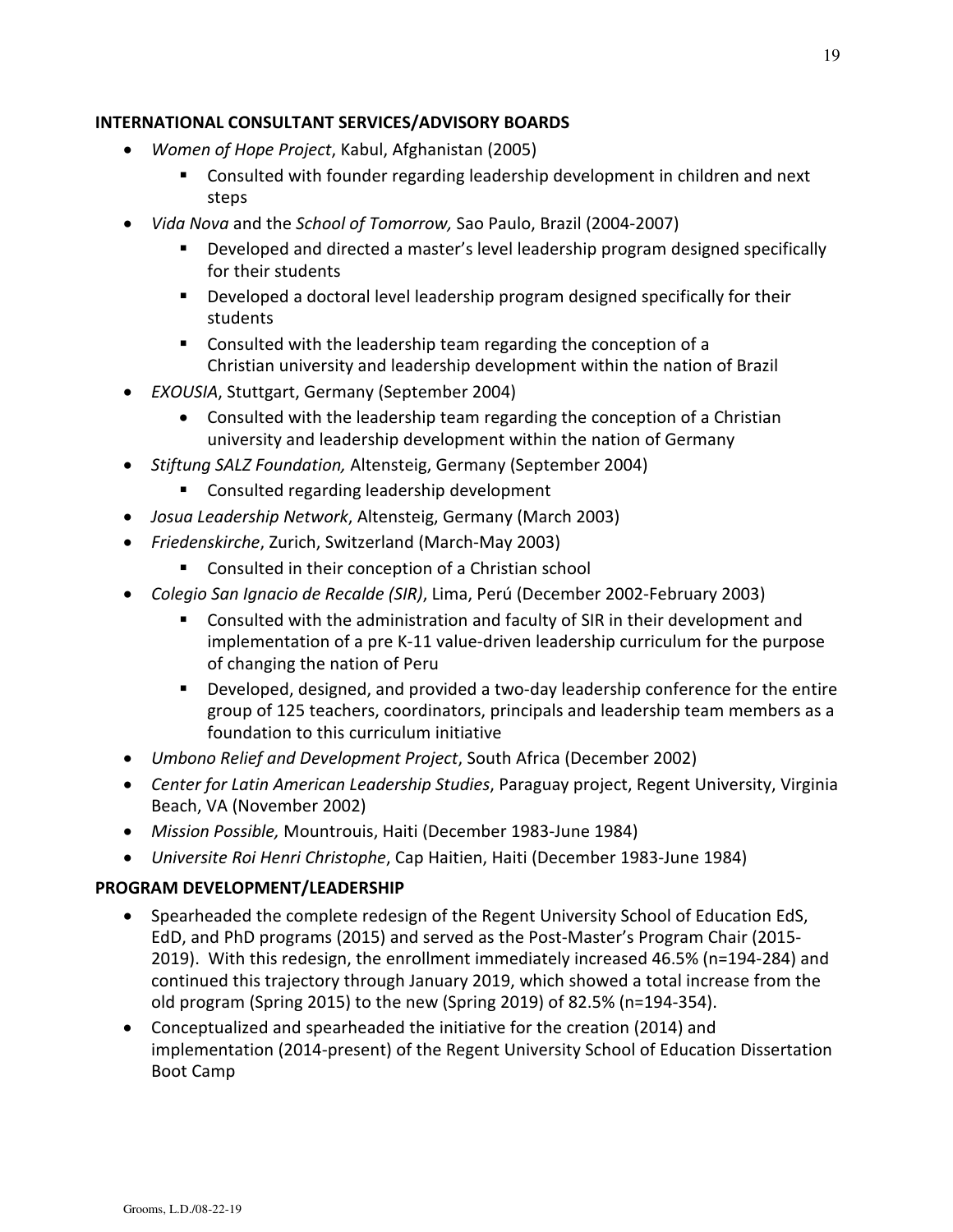- Created, designed, and developed the Advanced Educational Leadership doctoral program for Regent University's School of Education (2011)
- Redesigned the K12 School Leadership doctoral program for Regent University's School of Education to focus specifically on those students desiring administrative endorsement (2011)
- Conceptualized the PhD in Advanced Educational Leadership for Regent University's School of Education (2005-2007)
- Designed and developed two Cross-Cultural Masters' degree programs for Regent University: one in Teaching and the other in Educational Leadership (2005)
- Designed and developed the Educational Leadership Master's degree program for the *School of Tomorrow* in Sao Paulo, Brazil (2004) and served as its Program Director (2004- 2007). With an 88% commencement rate (n=15/17) and a GPA of 3.8, the two students who did not graduate experienced extenuating personal or professional circumstances early in their program and these situations prohibited their program completion.
- Created and designed a Curriculum Development Process for Colegio San Ignacio de Recalde in Lima, Peru (2002-03)
- Created, designed, and developed the *Dissertation Advisory Process*, a framework to enable doctoral learners to successfully and efficiently negotiate the dissertation phase of their program, Regent University School of Education (2001-02)
- Researched online communication issues providing initial program direction for the Regent University School of Leadership Studies (1997-2000)
- Co-designed and developed the initial phases of a master's degree program in Leadership and Human Relations, Regent University (1988-89)
- Researched and analyzed the external/extended university concept that later became known as distance learning, Regent University (1988-89)
- Conceptualized, designed, developed, implemented, and evaluated *Mother's Touch,* a national family day care program (1985-1988); Served as its program director (1985- 1988).
- Co-designed the initial *Education Model,* which served as the foundation for all studies in the Regent University College of Education and Human Services (1985-86)

# **INTERNATIONAL LEADERSHIP TRAINING**

- *Transformational Leadership: The Call and the Price.* Invitational presentation at the Vida Nova Bible Institute Centro de Treinamento Ministerial (Center for Ministry Training) in Sao Paulo, Brazil (October 2004)
- Qualifications of Future Leaders: The Visionary Model of Regent University. Invitational presentation at the EXOUSIA Leadership seminar in Stuttgart, Germany (September 2004)
- Developed, designed, and presented a 2-day Leadership Conference entitled *Leadership in Peru: A Vision for Change* for Colegio San Ignacio de Recalde in Lima, Peru (February 2003)
	- *The Leadership Paradox: Born or Made?*
	- *Cultivating Tomorrow's Leaders*

# **HISTORICAL LEADERSHIP**

# **University Level**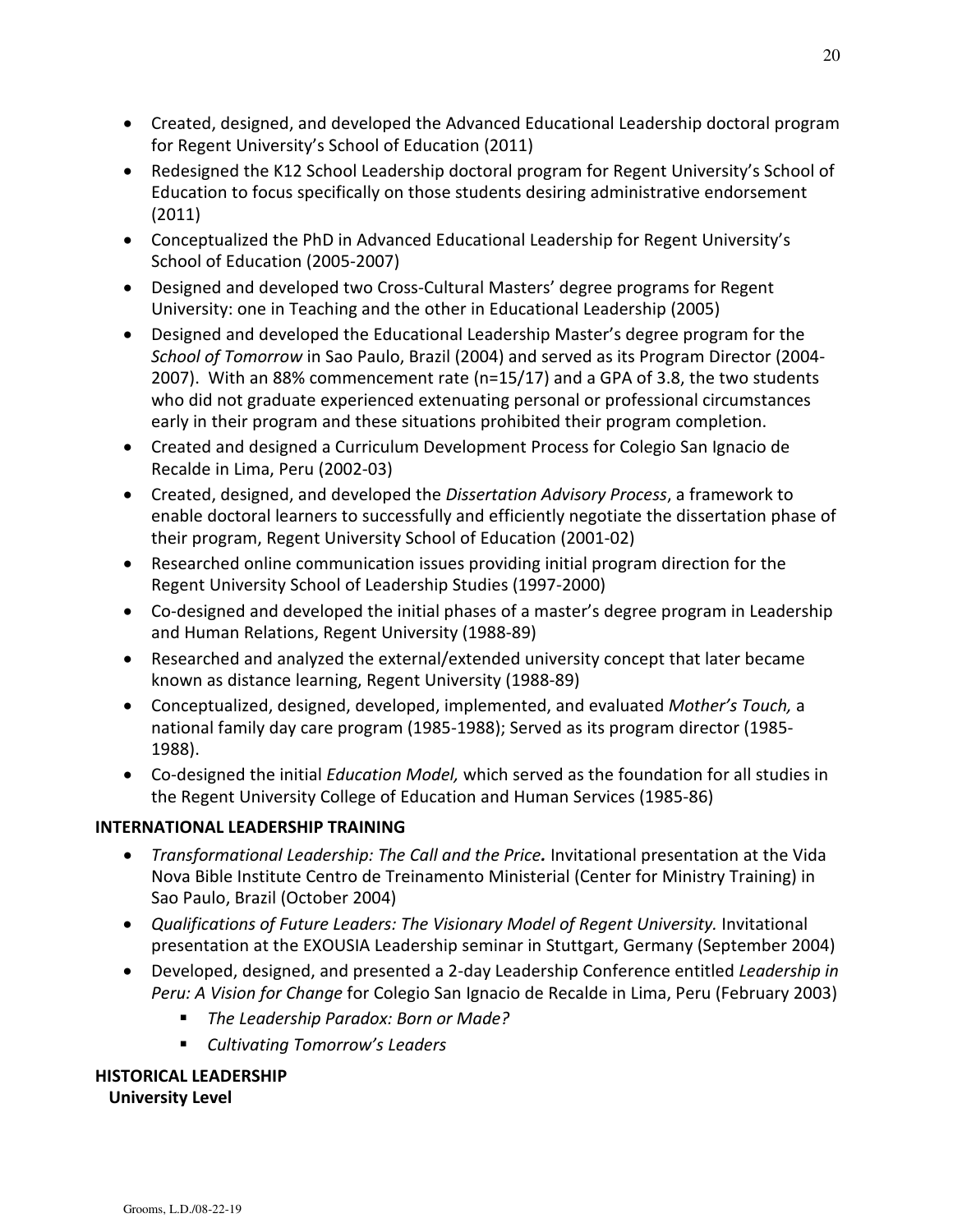- Initiated special program development for the College of Education and Human Services
- Analyzed data to determine programmatic decisions for the College of Education and Human Services
- Provided leadership and staff development activities for developed programs in the College of Education and Human Services
- Provided leadership and managed curriculum development activities for the College of Education and Human Services
- Analyzed transcript data to determine student qualification for initial teacher licensure
- Developed initial Faculty and Student Handbooks for the College of Education and Human Services

# **K-6 Building Leadership (with elementary student populations ranging from 630-1800)**

- Demonstrated consistent use of interpersonal skills with students, faculty, parents, and community
- Supervised and evaluated instruction, personnel, and programs
- Implemented instructional initiatives specifically focused upon student achievement
- Implemented norm- and criterion-reference testing initiatives
- Designed and implemented school-wide Remediation Recovery Program
- Participated on the Principal's Advisory Committee, School Planning Council, and PTA Board
- Coordinated student discipline
- Coordinated United Way and Federal Cards
- Coordinated Special Education program
- Initiated Inclusion for Special Education at the building level
- Initiated building-level research on Looping
- Coordinated building-level staff development activities
- Coordinated school safety initiatives
- Supervised free and reduced lunch program
- Coordinated transportation
- Led school through a successful School Renewal Accreditation Review
- Developed School Strategic Plan and Year-End Report
- Served as Summer School Principal

# **HISTORICAL PROFESSIONAL REPORTS**

Assisted in the conceptualization of a leadership manuscript by W. G. Selig, *Stairway to Excellence*, later entitled *On Eagles Wings* (June 1986)

- *Family vs. Institutional Day Care*, unpublished report, Regent University, Virginia Beach, VA (June 1985)
- *A Church Family Day Care Network: Purpose and Task Plan*, unpublished report, Regent University, Virginia Beach, VA (June 1985)
- *A Regent University Child Care Service*, unpublished report, Regent University, Virginia Beach, VA (May 1985)
- *Family Day Care: A New Concept of the Extended Family*, unpublished report, Regent University, Virginia Beach, VA (May 1985)
- *The Regent University Preschool/Day Care: Review and New Directions*, unpublished report,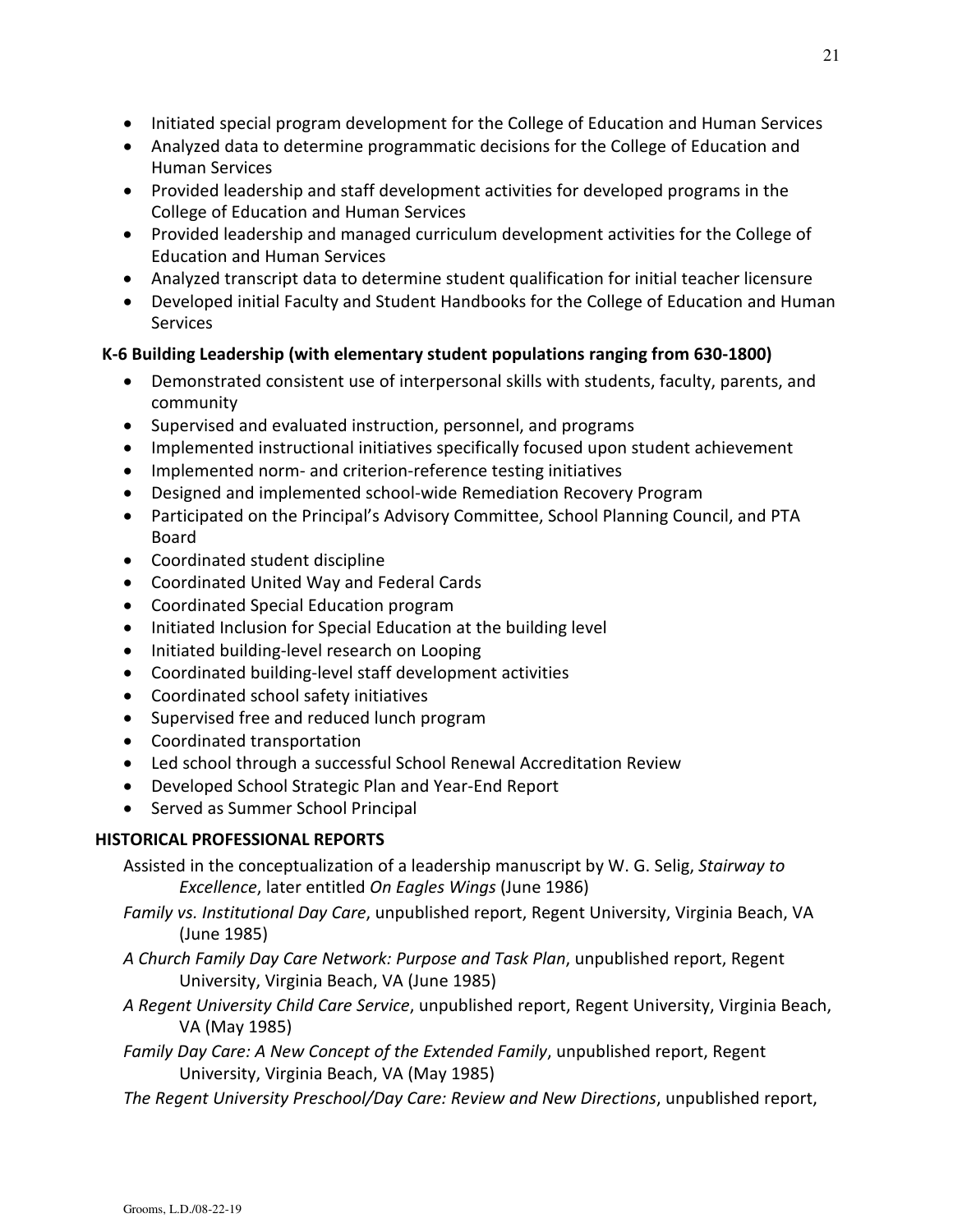Regent University, Virginia Beach, VA (May 1985)

- *School of Education Policy and Operations Manual*, unpublished document, Regent University, Virginia Beach, VA (September 1984)
- *Curricular or Program Area Goals with Supportive Resources: K-12 Music*, unpublished paper, Regent University, Virginia Beach, VA (July 1983)
- *Curricular or Program Area Goals with Supportive Resources: K-12 Math*, unpublished paper, Regent University, Virginia Beach, VA (July 1983)

## **HISTORICAL SEMINARS AND PRESENTATIONS**

## **Parent Training**

- *Operation PEP: A Call to Prevention*, (5 sessions), Alanton Elementary School, Virginia Beach, VA (March-April 1990)
- *Systematic Training for Effective Parenting*, (9 sessions), Alanton Elementary School, Virginia Beach, VA (February-March 1990)
- *How to Help Your Child Cope with Stress*, (3 sessions), Alanton Elementary School PTA mini workshop, Virginia Beach, VA (October 1989)

# **Televised Presentations**

- *The Day Care Dilemma*, **The 700 Club**, Christian Broadcasting Network, Virginia Beach, VA (March 1987)
- *Family Day Care*, **Newsight**, Christian Broadcasting Network, Virginia Beach, VA (October 1985)

# **Mother's Touch/Family Day Care Training**

- *Parent/Professional Relationships: A Call to Effective Communication* (October 1986)
- *Family Day Care: A Call to Commitment (*September 1986)
- *Beginning and Maintaining a Family Day Care Home* (October 1985)
- *Orientation to Family Day Care* (September 1985)

# **PROFESSIONAL EXPERIENCE**

- **Professor,** Regent University School of Education, Virginia Beach, VA (2015-present; awarded continued tenure July 2015; School of Education Outstanding Professor of the Year 2015- 2016)
- **Post-Master's Program Chair,** Regent University School of Education, Virginia Beach, VA (2015-2019)
- **Associate Professor***,* Regent University School of Education, Virginia Beach, VA (2004-2015; awarded tenure July 2010)

**Assistant Professor***,* Regent University School of Education, Virginia Beach, VA (2001-2004)

- **Adjunct Instructor**, Regent University College of Education and Human Services, Virginia Beach, VA (1990-1995)
- **Assistant Principal**, Virginia Beach City Public Schools, Virginia Beach, VA (1990-2001)

**Elementary Guidance Counselor**, Virginia Beach City Public Schools, Virginia Beach, VA (1989- 1990)

**Coordinator of Special Projects/Adjunct Faculty Member**, Regent University College of